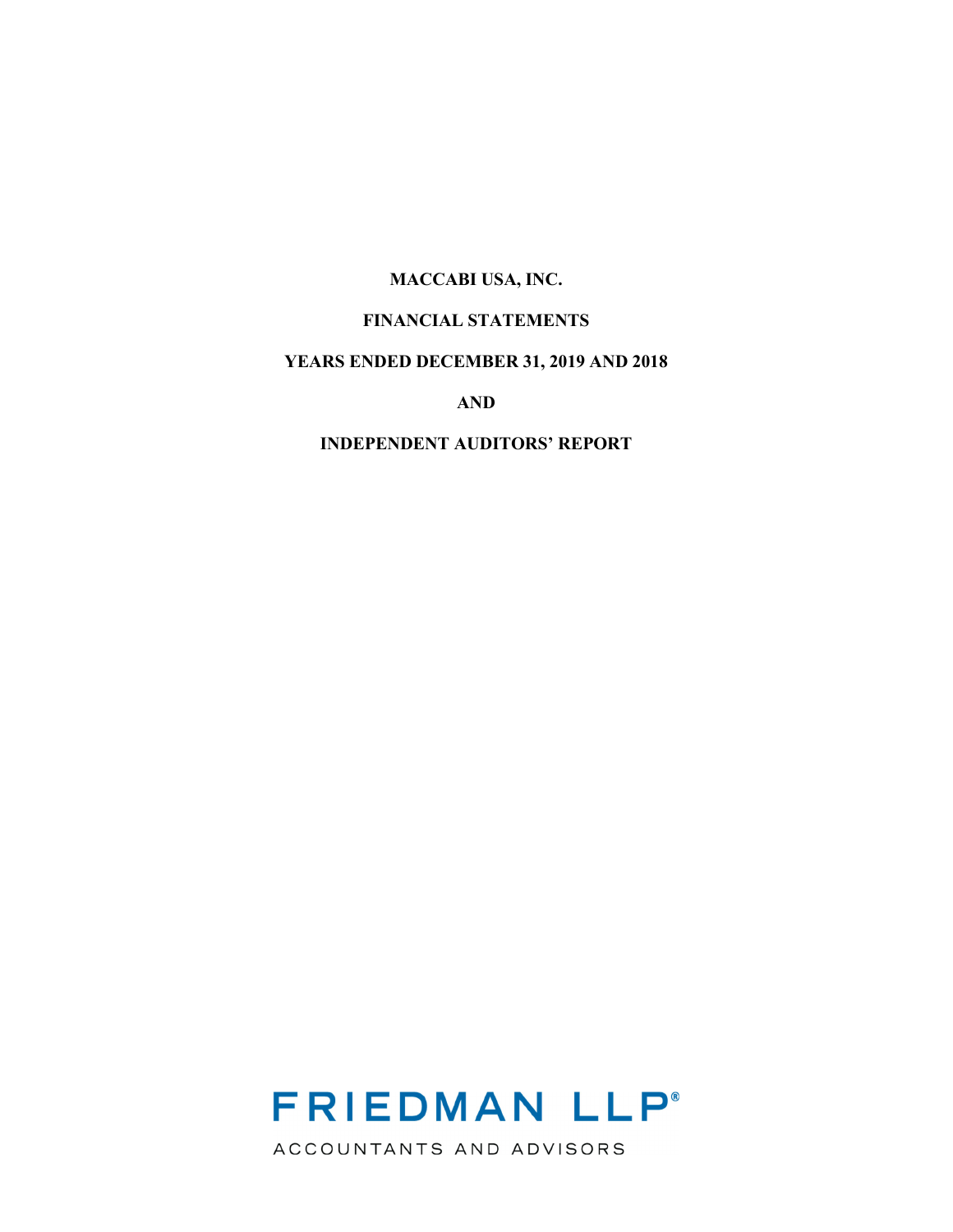# **TABLE OF CONTENTS**

|                                                    | Page           |
|----------------------------------------------------|----------------|
| <b>Independent Auditors' Report</b>                | $1 - 2$        |
| <b>Financial Statements</b>                        |                |
| <b>Statements of Financial Position</b>            | 3              |
| Statements of Activities and Changes in Net Assets | $\overline{4}$ |
| <b>Statements of Functional Expenses</b>           | $5-6$          |
| <b>Statements of Cash Flows</b>                    | $\tau$         |
| Notes to Financial Statements                      | $8-20$         |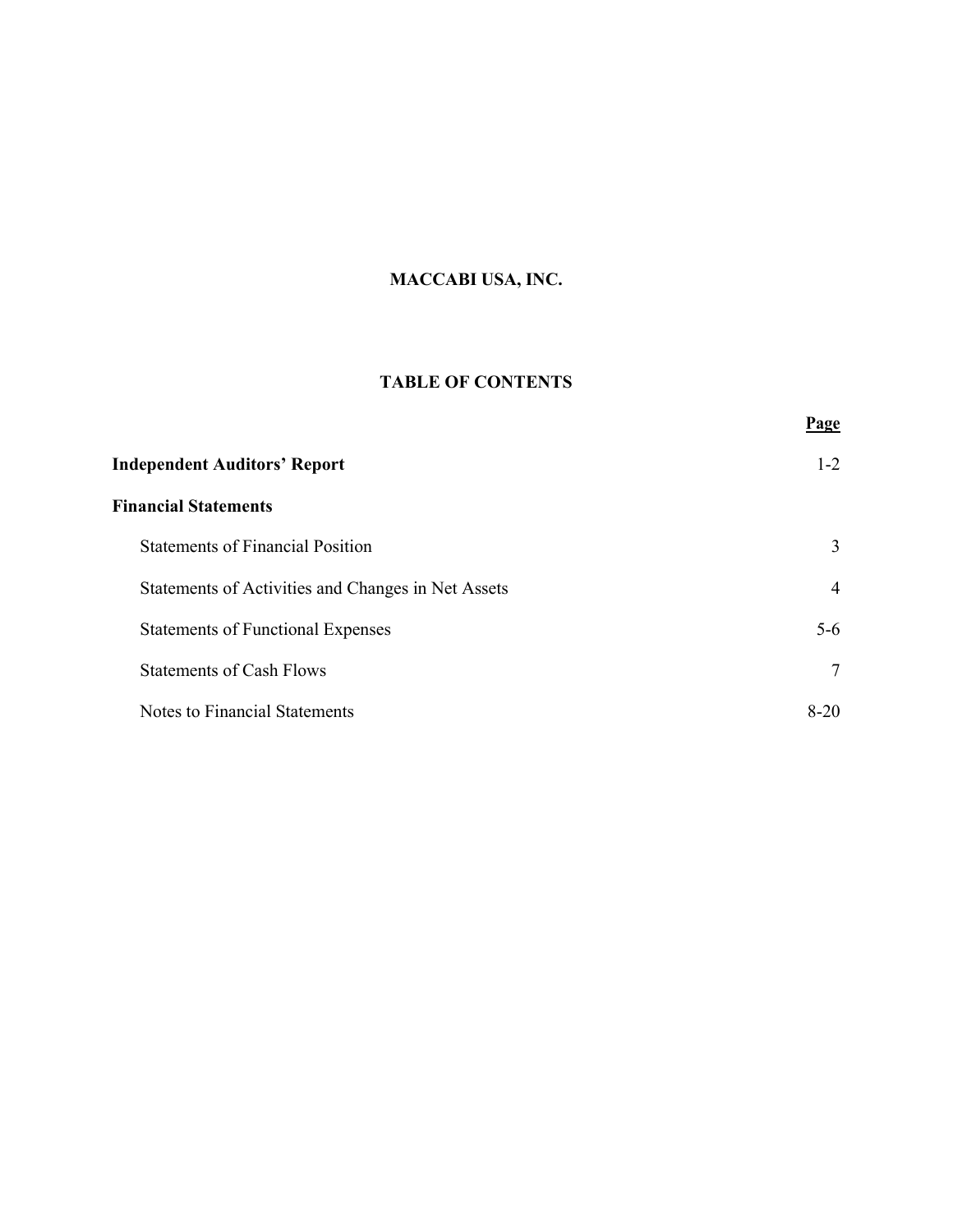# **FRIEDMAN LLP®**

ACCOUNTANTS AND ADVISORS

# **INDEPENDENT AUDITORS' REPORT**

To the Board of Directors Maccabi USA, Inc. Philadelphia, Pennsylvania

We have audited the accompanying financial statements of Maccabi USA, Inc. (a not-for-profit organization), which comprise the statements of financial position as of December 31, 2019 and 2018, and the related statements of activities and changes in net assets, functional expenses and cash flows for the years then ended, and the related notes to the financial statements.

## **Management's Responsibility for the Financial Statements**

Management is responsible for the preparation and fair presentation of these financial statements in accordance with accounting principles generally accepted in the United States of America; this includes the design, implementation, and maintenance of internal control relevant to the preparation and fair presentation of financial statements that are free from material misstatement, whether due to fraud or error.

## **Auditors' Responsibility**

Our responsibility is to express an opinion on these financial statements based on our audits. We conducted our audits in accordance with auditing standards generally accepted in the United States of America. Those standards require that we plan and perform the audit to obtain reasonable assurance about whether the financial statements are free from material misstatement.

An audit involves performing procedures to obtain audit evidence about the amounts and disclosures in the financial statements. The procedures selected depend on the auditor's judgment, including the assessment of the risks of material misstatement of the financial statements, whether due to fraud or error. In making those risk assessments, the auditor considers internal control relevant to the entity's preparation and fair presentation of the financial statements in order to design audit procedures that are appropriate in the circumstances, but not for the purpose of expressing an opinion on the effectiveness of the entity's internal control. Accordingly, we express no such opinion. An audit also includes evaluating the appropriateness of accounting policies used and the reasonableness of significant accounting estimates made by management, as well as evaluating the overall presentation of the financial statements.

We believe that the audit evidence we have obtained is sufficient and appropriate to provide a basis for our audit opinion.

2000 Market Street, Suite 500, Philadelphia, PA 19103 p 215.496.9200 f 215.496.9604

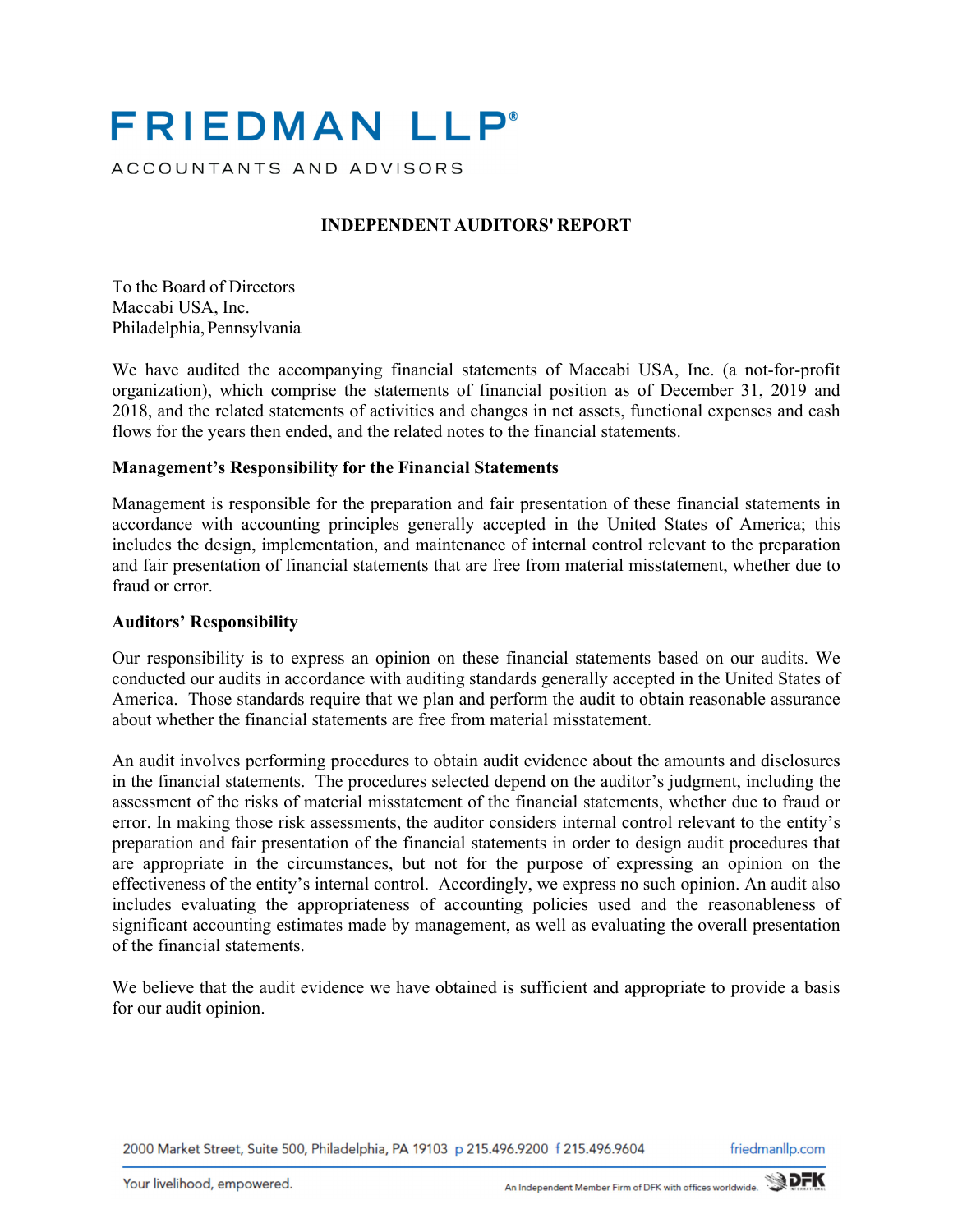# **Opinion**

In our opinion, the financial statements referred to above present fairly, in all material respects, the financial position of Maccabi USA, Inc. as of December 31, 2019 and 2018, and the change in its net assets and its cash flows for the years then ended, in accordance with accounting principles generally accepted in the United States of America.

# **Correction of Error**

As discussed in Note 3 to the financial statements, certain errors in reporting contribution revenue with donor restrictions for the year ended December 31, 2018, were discovered by management of the Organization during the current year. Accordingly, amounts reported for contribution revenue and release of net assets have been restated in the 2018 financial statements to correct the error. Our opinion is not modified with respect to that matter.

Freedman LLP

Philadelphia, Pennsylvania November 20, 2020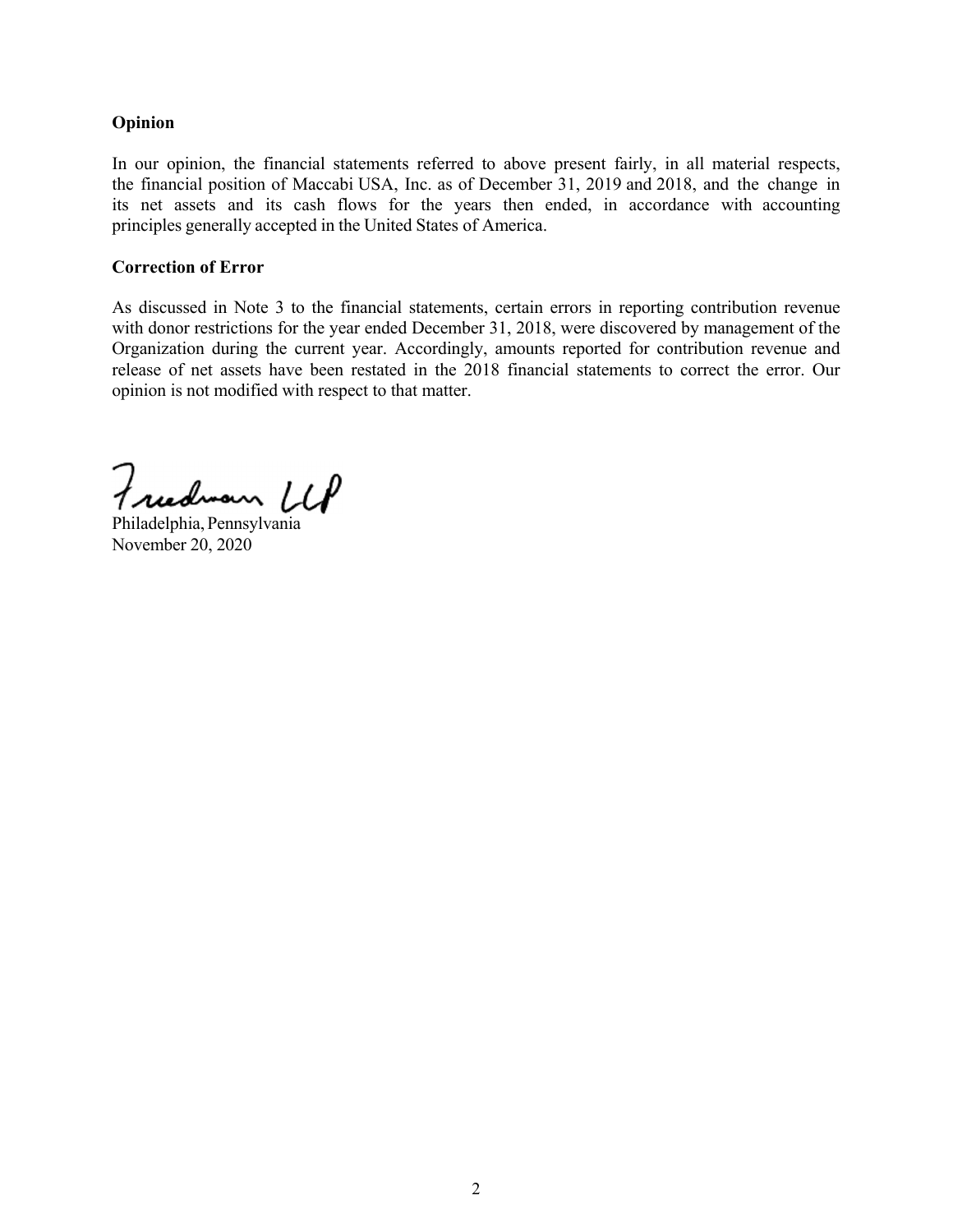# **STATEMENTS OF FINANCIAL POSITION**

|                                                          |              | December 31, |    |               |  |
|----------------------------------------------------------|--------------|--------------|----|---------------|--|
|                                                          |              |              |    | 2018          |  |
|                                                          |              | 2019         |    | (As Restated) |  |
| <b>ASSETS</b>                                            |              |              |    |               |  |
| <b>Current assets</b>                                    |              |              |    |               |  |
| Cash and cash equivalents                                | \$           | 1,184,611    | \$ | 418,311       |  |
| Investments, Israel bonds                                |              | 5,000        |    | 5,000         |  |
| Pledges receivable, current portion, net of allowance    |              |              |    | 27,960        |  |
| Prepaid expenses and other                               |              | 49,431       |    | 455,942       |  |
| Due from related parties                                 |              | 15,175       |    | 5,741         |  |
| Total current assets                                     |              | 1,254,217    |    | 912,954       |  |
| Property and equpiment, net                              |              | 5,105        |    | 3,889         |  |
| Pledges receivable, net of current portion and allowance |              | 10,500       |    | 18,626        |  |
|                                                          |              | 15,605       |    | 22,515        |  |
| Total assets                                             | \$           | 1,269,822    | \$ | 935,469       |  |
| <b>LIABILITIES AND NET ASSETS</b>                        |              |              |    |               |  |
| <b>Current liabilities</b>                               |              |              |    |               |  |
| Line of credit                                           | \$           |              | \$ | 150,000       |  |
| Accounts payable and accrued expenses                    |              | 93,982       |    | 234,431       |  |
| Deferred rent                                            |              |              |    | 11,551        |  |
| Deferred revenue                                         |              |              |    | 315,078       |  |
| Total current liabilities                                |              | 93,982       |    | 711,060       |  |
| <b>Commitments</b>                                       |              |              |    |               |  |
| <b>Net Assets</b>                                        |              |              |    |               |  |
| Without donor restrictions                               |              | 192,434      |    | (316,214)     |  |
| With donor restrictions                                  |              | 983,406      |    | 540,623       |  |
| Total net assets                                         |              | 1,175,840    |    | 224,409       |  |
| Total liabilities and net assets                         | $\mathbb{S}$ | 1,269,822    | \$ | 935,469       |  |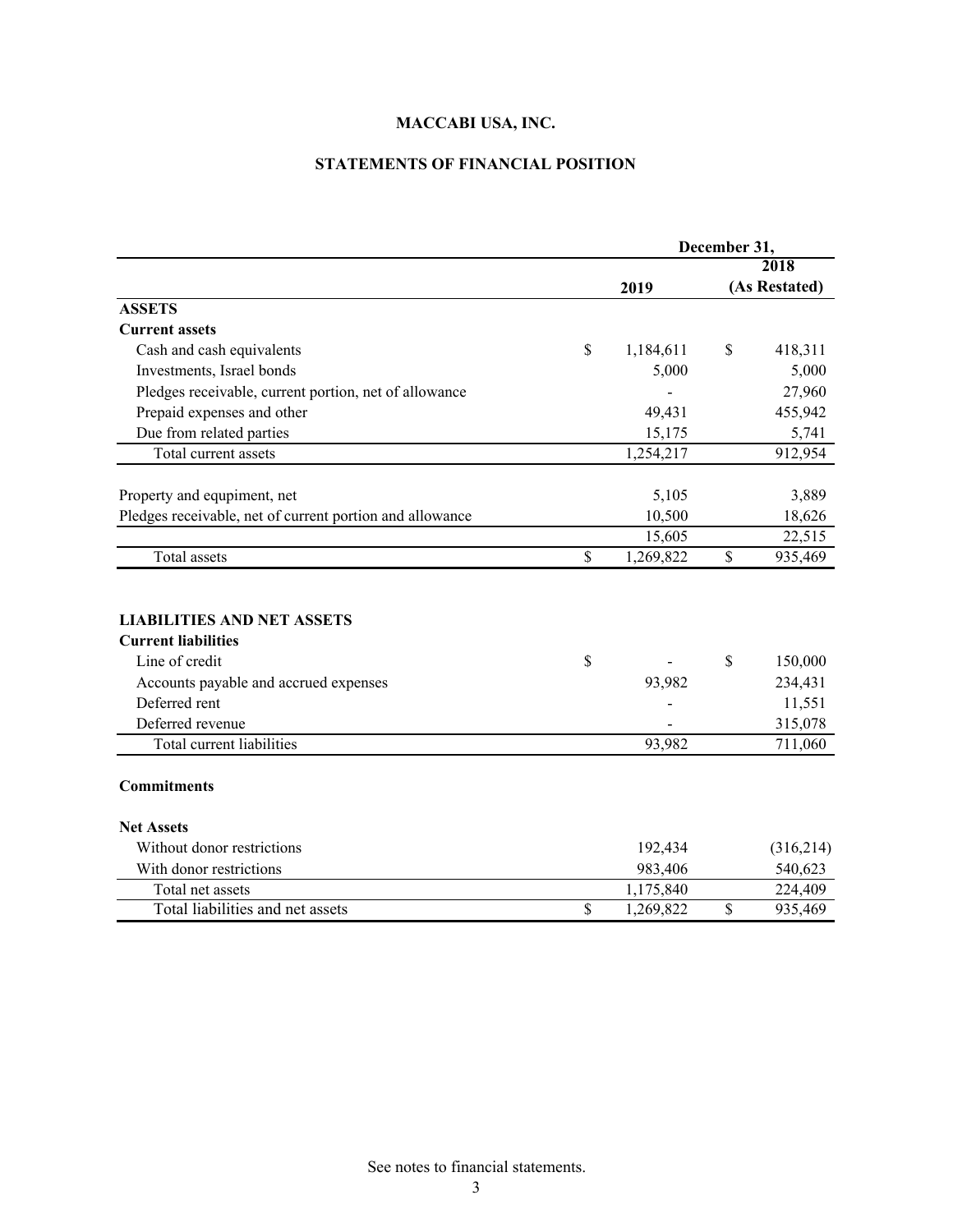#### **STATEMENTS OF ACTIVITIES AND CHANGES IN NET ASSETS**

|                                                         | <b>Year Ended December 31,</b> |                      |                     |                          |              |           |                     |                      |                     |                   |              |              |  |  |
|---------------------------------------------------------|--------------------------------|----------------------|---------------------|--------------------------|--------------|-----------|---------------------|----------------------|---------------------|-------------------|--------------|--------------|--|--|
|                                                         |                                |                      |                     | 2019                     |              |           | 2018 (As Restated)  |                      |                     |                   |              |              |  |  |
|                                                         |                                | <b>Without Donor</b> | <b>With Donor</b>   |                          |              |           |                     | <b>Without Donor</b> |                     | <b>With Donor</b> |              |              |  |  |
|                                                         | <b>Restrictions</b>            |                      | <b>Restrictions</b> |                          | <b>Total</b> |           | <b>Restrictions</b> |                      | <b>Restrictions</b> |                   |              | <b>Total</b> |  |  |
|                                                         |                                |                      |                     |                          |              |           |                     |                      |                     |                   |              |              |  |  |
| <b>Support and revenue</b>                              |                                |                      |                     |                          |              |           |                     |                      |                     |                   |              |              |  |  |
| Program revenues                                        | S.                             | 3,541,182            | $\mathbb{S}$        | $\overline{a}$           | S.           | 3,541,182 | $\mathbb{S}$        | 891,210              | \$                  |                   | $\mathbb{S}$ | 891,210      |  |  |
| Contributions                                           |                                |                      |                     |                          |              |           |                     |                      |                     |                   |              |              |  |  |
| Support of games                                        |                                | 549,411              |                     | 134,402                  |              | 683,813   |                     | 61,719               |                     | 93,148            |              | 154,867      |  |  |
| General                                                 |                                | 110,025              |                     | 419,961                  |              | 529,986   |                     | 138,347              |                     | 468,822           |              | 607,169      |  |  |
| In-kind donation                                        |                                | 60,000               |                     |                          |              | 60,000    |                     | 60,000               |                     |                   |              | 60,000       |  |  |
| Board member dues                                       |                                | 35,164               |                     | $\overline{a}$           |              | 35,164    |                     | 26,392               |                     |                   |              | 26,392       |  |  |
| Special events (net of direct donor benefit             |                                |                      |                     |                          |              |           |                     |                      |                     |                   |              |              |  |  |
| of \$90,563 in 2019 and \$30,104 in 2018)               |                                | 124,299              |                     | 77,702                   |              | 202,001   |                     | 366,359              |                     |                   |              | 366,359      |  |  |
| Interest income                                         |                                | 4,000                |                     |                          |              | 4,000     |                     | 4,000                |                     |                   |              | 4,000        |  |  |
| Net assets released from restriction                    |                                | 189,282              |                     | (189, 282)               |              |           |                     | 50,242               |                     | (50, 242)         |              |              |  |  |
| Total support and revenue                               |                                | 4,613,363            |                     | 442,783                  |              | 5,056,146 |                     | 1,598,269            |                     | 511,728           |              | 2,109,997    |  |  |
| <b>Expenses</b>                                         |                                |                      |                     |                          |              |           |                     |                      |                     |                   |              |              |  |  |
| Program services                                        |                                | 3,279,973            |                     |                          |              | 3,279,973 |                     | 1,857,576            |                     |                   |              | 1,857,576    |  |  |
| Management and general                                  |                                | 414,699              |                     |                          |              | 414,699   |                     | 399,749              |                     |                   |              | 399,749      |  |  |
| Fundraising                                             |                                | 410,043              |                     | $\overline{\phantom{a}}$ |              | 410,043   |                     | 374,598              |                     |                   |              | 374,598      |  |  |
| Total expenses                                          |                                | 4,104,715            |                     | $\overline{a}$           |              | 4,104,715 |                     | 2,631,923            |                     |                   |              | 2,631,923    |  |  |
| Change in net assets                                    |                                | 508,648              |                     | 442,783                  |              | 951,431   |                     | (1,033,654)          |                     | 511,728           |              | (521, 926)   |  |  |
| Net assets, beginning of year (as restated, see Note 3) |                                | (316,214)            |                     | 540,623                  |              | 224,409   |                     | 717,440              |                     | 28,895            |              | 746,335      |  |  |
| Net assets, end of year                                 | \$                             | 192,434              | \$                  | 983,406                  | \$           | 1,175,840 | $\mathbb{S}$        | (316, 214)           | \$                  | 540,623           | \$           | 224,409      |  |  |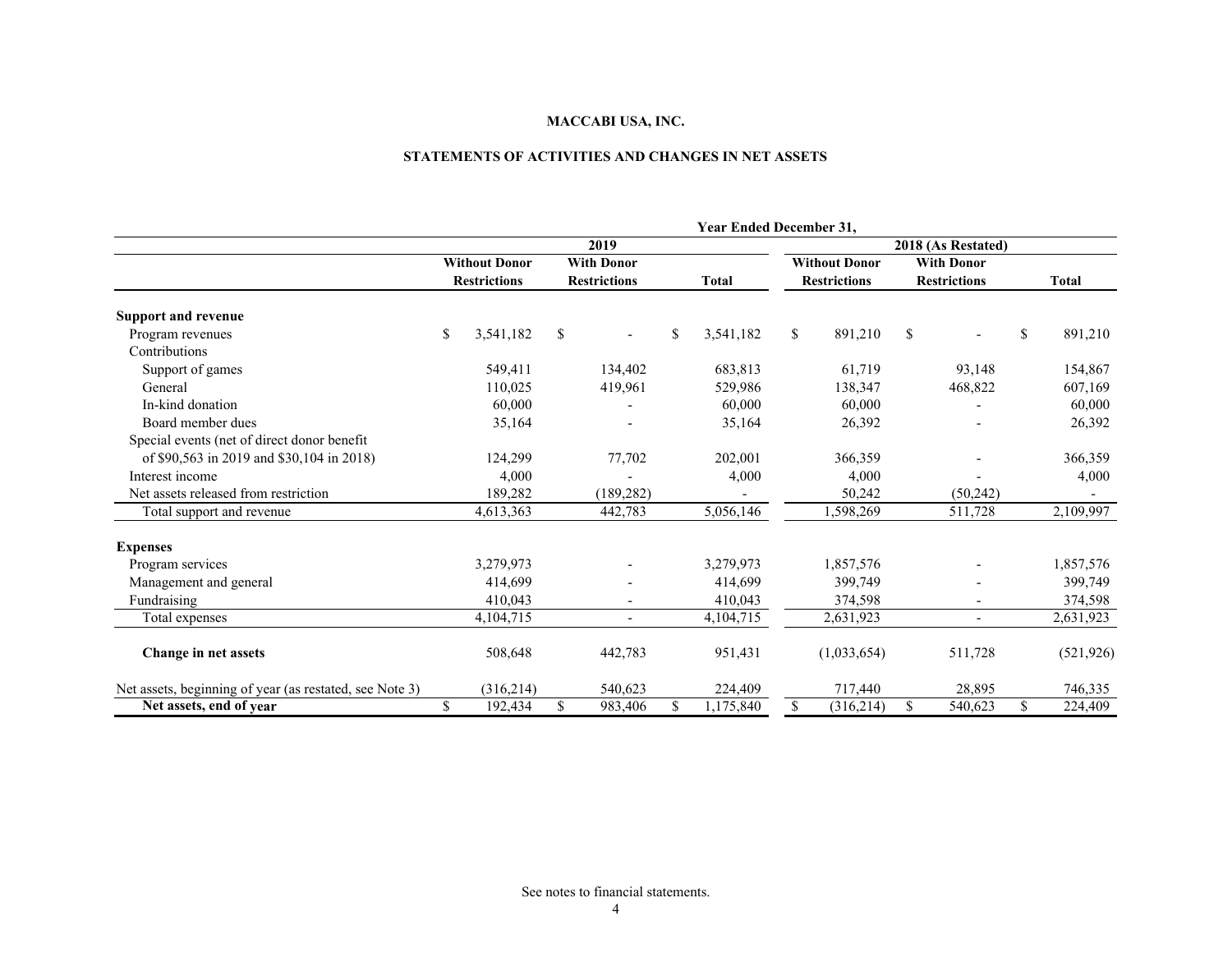#### **STATEMENT OF FUNCTIONAL EXPENSES**

#### **YEAR ENDED DECEMBER 31, 2019**

|                                     | <b>Program services</b> |                          |              |                          |              | Management               |              |                          |     |                          |              |                          |              |                          |    |              |
|-------------------------------------|-------------------------|--------------------------|--------------|--------------------------|--------------|--------------------------|--------------|--------------------------|-----|--------------------------|--------------|--------------------------|--------------|--------------------------|----|--------------|
|                                     |                         |                          |              |                          |              |                          |              |                          |     |                          |              | and                      |              |                          |    |              |
|                                     |                         | <b>Maccabiah Games</b>   |              | <b>European Games</b>    |              | <b>Pan-Am Games</b>      |              | <b>Other Programs</b>    |     | <b>Total</b>             |              | General                  |              | Fundraising              |    | <b>Total</b> |
| Personnel                           |                         |                          |              |                          |              |                          |              |                          |     |                          |              |                          |              |                          |    |              |
| Salaries                            | \$                      | 66,294                   | $\mathbb{S}$ | 152,477                  | \$           | 165,736                  | $\mathbb{S}$ | 26,518                   | S   | 411,025                  | $\mathbb{S}$ | 106,071                  | $\mathbb{S}$ | 145,848                  | S. | 662,944      |
| Payroll taxes and employee benefits |                         | 11,443                   |              | 26,319                   |              | 28,608                   |              | 4,577                    |     | 70,947                   |              | 18,308                   |              | 25,175                   |    | 114,430      |
| Total personnel costs               |                         | 77,737                   |              | 178,796                  |              | 194,344                  |              | 31,095                   |     | 481,972                  |              | 124,379                  |              | 171,023                  |    | 777,374      |
|                                     |                         |                          |              |                          |              |                          |              |                          |     |                          |              |                          |              |                          |    |              |
| Other expenses                      |                         |                          |              |                          |              |                          |              |                          |     |                          |              |                          |              |                          |    |              |
| Advertising and marketing           |                         | 9,482                    |              | $\blacksquare$           |              | 2,217                    |              |                          |     | 11,699                   |              |                          |              | 5,002                    |    | 16,701       |
| Apparel                             |                         |                          |              | 86,764                   |              | 161,141                  |              |                          |     | 247,905                  |              |                          |              | 5,740                    |    | 253,645      |
| Alumni events                       |                         |                          |              | $\overline{\phantom{a}}$ |              | $\overline{a}$           |              | 17,458                   |     | 17,458                   |              | $\overline{a}$           |              | $\overline{\phantom{a}}$ |    | 17,458       |
| Bad debt recovery                   |                         |                          |              | $\overline{\phantom{a}}$ |              | $\overline{a}$           |              | $\overline{\phantom{a}}$ |     | $\blacksquare$           |              | (6,374)                  |              | $\overline{a}$           |    | (6,374)      |
| <b>Bank</b> fees                    |                         | 742                      |              | 36,678                   |              | 73,070                   |              | $\overline{\phantom{a}}$ |     | 110,490                  |              | 2,831                    |              |                          |    | 113,321      |
| Conferences                         |                         | 2,080                    |              | 4,783                    |              | 5,199                    |              | 832                      |     | 12,894                   |              | 3,328                    |              | 4,575                    |    | 20,797       |
| Depreciation                        |                         | $\overline{\phantom{a}}$ |              | $\overline{\phantom{a}}$ |              | $\overline{\phantom{a}}$ |              | $\overline{\phantom{a}}$ |     | $\overline{\phantom{a}}$ |              | 445                      |              | $\overline{\phantom{a}}$ |    | 445          |
| Dues                                |                         | 289                      |              | 664                      |              | 722                      |              | 116                      |     | 1,791                    |              | 462                      |              | 635                      |    | 2,888        |
| Insurance                           |                         | 7,015                    |              | 21,133                   |              | 17,536                   |              | 2,806                    |     | 48,490                   |              | 11,223                   |              | 15,432                   |    | 75,145       |
| Interest                            |                         | $\mathbf{r}$             |              | $\overline{\phantom{a}}$ |              | $\overline{\phantom{a}}$ |              | $\overline{\phantom{a}}$ |     | $\overline{a}$           |              | 1,984                    |              |                          |    | 1,984        |
| IT support services                 |                         | 5,278                    |              | 12,138                   |              | 13,194                   |              | 2,111                    |     | 32,721                   |              | 8,444                    |              | 11,611                   |    | 52,776       |
| Marketing                           |                         | 2,400                    |              | 7,181                    |              | 6,000                    |              | 960                      |     | 16,541                   |              | 3,840                    |              | 5,280                    |    | 25,661       |
| Membership fees                     |                         | 15,800                   |              | 36,340                   |              | 39,500                   |              | 6,320                    |     | 97,960                   |              | 25,280                   |              | 34,760                   |    | 158,000      |
| Office expenses                     |                         | 2,025                    |              | 13,992                   |              | 11,571                   |              | 809                      |     | 28,397                   |              | 4,058                    |              | 4,455                    |    | 36,910       |
| Other expenses                      |                         | 832                      |              | 818                      |              | 12,208                   |              | $\sim$                   |     | 13,858                   |              | $\blacksquare$           |              | $\blacksquare$           |    | 13,858       |
| Postage and shipping                |                         | 635                      |              | 3,903                    |              | 8,944                    |              | 112                      |     | 13,594                   |              | 448                      |              | 37,971                   |    | 52,013       |
| Printing                            |                         | 12                       |              | $\overline{\phantom{a}}$ |              | $\overline{\phantom{a}}$ |              | $\overline{a}$           |     | 12                       |              | $\overline{a}$           |              | 1,502                    |    | 1,514        |
| Professional fees                   |                         |                          |              | $\overline{\phantom{a}}$ |              | $\overline{\phantom{a}}$ |              |                          |     | $\overline{\phantom{0}}$ |              | 213,622                  |              |                          |    | 213,622      |
| Raffle                              |                         |                          |              | 4,200                    |              | 6,300                    |              |                          |     | 10,500                   |              |                          |              | $\overline{\phantom{a}}$ |    | 10,500       |
| Registration                        |                         |                          |              | 331,646                  |              | 1,013,362                |              |                          |     | 1,345,008                |              | $\overline{a}$           |              | 7,440                    |    | 1,352,448    |
| Rent                                |                         | 9,085                    |              | 20,894                   |              | 22,711                   |              | 3,634                    |     | 56,324                   |              | 14,535                   |              | 19,986                   |    | 90,845       |
| Security                            |                         |                          |              | 52,440                   |              | 43,187                   |              |                          |     | 95,627                   |              | $\overline{a}$           |              | $\overline{\phantom{a}}$ |    | 95,627       |
| Special events                      |                         |                          |              | $\overline{\phantom{a}}$ |              | $\overline{a}$           |              |                          |     | $\overline{a}$           |              | $\overline{\phantom{a}}$ |              | 76,112                   |    | 76,112       |
| Team                                |                         |                          |              | 23,993                   |              | 21,785                   |              | 101,779                  |     | 147,557                  |              | $\overline{a}$           |              | $\sim$                   |    | 147,557      |
| Telephone                           |                         | 722                      |              | 4,048                    |              | 3,809                    |              | 289                      |     | 8,868                    |              | 1,155                    |              | 1,588                    |    | 11,611       |
| Travel and entertainment            |                         | 2,268                    |              | 243,017                  |              | 227,062                  |              | 798                      |     | 473,145                  |              | 3,191                    |              | 4,389                    |    | 480,725      |
| Utilities                           |                         | 1,155                    |              | 2,657                    |              | 2,888                    |              | 462                      |     | 7,162                    |              | 1,848                    |              | 2,542                    |    | 11,552       |
| Total expenses                      | $\mathbb{S}$            | 137,557                  | $\mathbb{S}$ | 1,086,085                | $\mathbb{S}$ | 1,886,750                | $\mathbf{s}$ | 169,581                  | \$. | 3,279,973                | $\mathbf S$  | 414,699                  | $\mathbb{S}$ | 410,043                  |    | \$4,104,715  |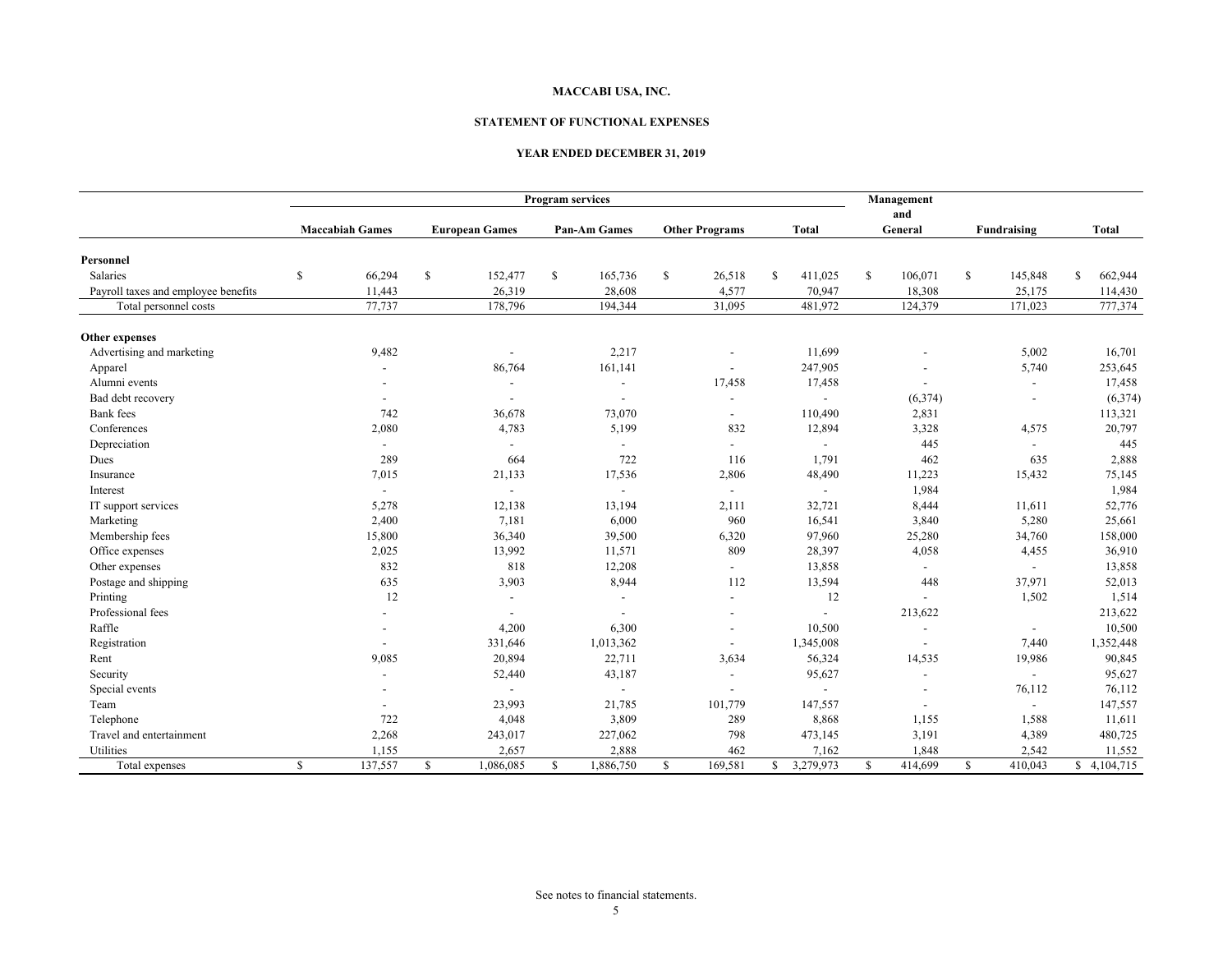#### **STATEMENT OF FUNCTIONAL EXPENSES**

#### **YEAR ENDED DECEMBER 31, 2018**

|                                                              | <b>Program services</b> |                          |                       |                          | Management   |                          |               |                          |    |                          |               |                          |               |                          |                    |
|--------------------------------------------------------------|-------------------------|--------------------------|-----------------------|--------------------------|--------------|--------------------------|---------------|--------------------------|----|--------------------------|---------------|--------------------------|---------------|--------------------------|--------------------|
|                                                              | Maccabi Youth<br>Games  |                          | <b>European Games</b> |                          |              | <b>Pan-Am Games</b>      |               | <b>Other Programs</b>    |    | <b>Total</b>             |               | and<br>General           |               | Fundraising              | Total              |
|                                                              |                         |                          |                       |                          |              |                          |               |                          |    |                          |               |                          |               |                          |                    |
| Personnel<br>Salaries                                        |                         |                          | $\mathbb{S}$          |                          | \$           |                          | <sup>\$</sup> |                          | S  |                          | $\mathbb{S}$  |                          | $\mathbb{S}$  |                          | \$                 |
|                                                              | \$                      | 246,557<br>33,190        |                       | 144,533<br>19,457        |              | 178,541<br>24,034        |               | 68,016<br>9,156          |    | 637,647<br>85,837        |               | 59,514<br>8,011          |               | 153,035<br>20,601        | 850,196            |
| Payroll taxes and employee benefits<br>Total personnel costs |                         | 279,747                  |                       | 163,990                  |              | 202,575                  |               | 77,172                   |    | 723,484                  |               | 67,525                   |               | 173,636                  | 114,449<br>964,645 |
|                                                              |                         |                          |                       |                          |              |                          |               |                          |    |                          |               |                          |               |                          |                    |
| Other expenses                                               |                         |                          |                       |                          |              |                          |               |                          |    |                          |               |                          |               |                          |                    |
| Advertising and marketing                                    |                         | 4,240                    |                       | $\overline{\phantom{a}}$ |              | 4,684                    |               | $\overline{\phantom{a}}$ |    | 8,924                    |               |                          |               | 12,029                   | 20,953             |
| Alumni events                                                |                         | $\overline{\phantom{a}}$ |                       | $\overline{\phantom{a}}$ |              | $\blacksquare$           |               | 34,012                   |    | 34,012                   |               |                          |               | $\overline{\phantom{a}}$ | 34,012             |
| Apparel                                                      |                         | 28,533                   |                       | 500                      |              | 500                      |               | $\overline{\phantom{a}}$ |    | 29,533                   |               | $\overline{\phantom{0}}$ |               | 960                      | 30,493             |
| Bad debt recovery                                            |                         | $\overline{\phantom{a}}$ |                       | $\overline{\phantom{0}}$ |              | $\overline{\phantom{a}}$ |               |                          |    | $\blacksquare$           |               | (3,000)                  |               | $\blacksquare$           | (3,000)            |
| <b>Bank</b> fees                                             |                         | 23,690                   |                       | 5,278                    |              | 9,417                    |               |                          |    | 38,385                   |               | 4,286                    |               |                          | 42,671             |
| Conferences                                                  |                         |                          |                       | $\overline{a}$           |              | $\overline{a}$           |               | 19,261                   |    | 19,261                   |               | $\overline{\phantom{a}}$ |               |                          | 19,261             |
| Depreciation                                                 |                         |                          |                       | $\overline{\phantom{a}}$ |              | $\overline{\phantom{a}}$ |               | $\overline{\phantom{a}}$ |    | $\overline{\phantom{a}}$ |               | 1,377                    |               |                          | 1,377              |
| Dues                                                         |                         |                          |                       | $\overline{\phantom{a}}$ |              |                          |               |                          |    | $\overline{\phantom{a}}$ |               | 2,530                    |               | $\overline{\phantom{a}}$ | 2,530              |
| Insurance                                                    |                         | 26,448                   |                       | 1,538                    |              | 1,900                    |               | 724                      |    | 30,610                   |               | 31,491                   |               | 1,629                    | 63,730             |
| Interest                                                     |                         | $\overline{\phantom{a}}$ |                       | $\overline{a}$           |              | $\overline{a}$           |               | $\sim$                   |    | $\overline{a}$           |               | 1,484                    |               | $\overline{a}$           | 1,484              |
| IT support services                                          |                         | 16,848                   |                       | 9,877                    |              | 12,201                   |               | 4,648                    |    | 43,574                   |               | 4,067                    |               | 10,458                   | 58,099             |
| Marketing                                                    |                         |                          |                       | 2,951                    |              | $\overline{\phantom{a}}$ |               |                          |    | 2,951                    |               | 13,300                   |               | $\blacksquare$           | 16,251             |
| Membership fees                                              |                         | 44,207                   |                       | 25,915                   |              | 32,012                   |               | 12,195                   |    | 114,329                  |               | 10,671                   |               | $\blacksquare$           | 125,000            |
| Newsletter                                                   |                         | 32,206                   |                       | $\overline{\phantom{a}}$ |              | $\overline{a}$           |               |                          |    | 32,206                   |               | $\overline{\phantom{a}}$ |               | 10,735                   | 42,941             |
| Office expenses                                              |                         | 4,856                    |                       |                          |              |                          |               |                          |    | 4,856                    |               | 39,852                   |               | $\mathbf{r}$             | 44,708             |
| Postage and shipping                                         |                         | 6,166                    |                       |                          |              | 5                        |               |                          |    | 6,171                    |               | 3,758                    |               | 23,663                   | 33,592             |
| Printing                                                     |                         | 135                      |                       |                          |              |                          |               |                          |    | 135                      |               | 3,202                    |               |                          | 3,337              |
| Professional fees                                            |                         | $\overline{a}$           |                       |                          |              |                          |               |                          |    | $\overline{a}$           |               | 157,082                  |               | $\overline{\phantom{a}}$ | 157,082            |
| Raffle expenses                                              |                         | 10,500                   |                       |                          |              |                          |               |                          |    | 10,500                   |               | $\overline{a}$           |               | $\overline{a}$           | 10,500             |
| Registration                                                 |                         | 320,101                  |                       |                          |              |                          |               | $\overline{a}$           |    | 320,101                  |               | $\overline{a}$           |               | 7,230                    | 327,331            |
| Rent                                                         |                         | 18,563                   |                       | 10,882                   |              | 13,442                   |               | 5,121                    |    | 48,008                   |               | 4,480                    |               | 11,522                   | 64,010             |
| Repairs and maintenance                                      |                         | $\overline{\phantom{a}}$ |                       | $\overline{\phantom{a}}$ |              | $\overline{\phantom{a}}$ |               | $\overline{\phantom{a}}$ |    | $\overline{\phantom{a}}$ |               | 1,381                    |               | $\blacksquare$           | 1,381              |
| Security                                                     |                         | 6,660                    |                       | $\overline{\phantom{a}}$ |              |                          |               |                          |    | 6,660                    |               | $\overline{a}$           |               | $\overline{a}$           | 6,660              |
| Special events                                               |                         | $\overline{a}$           |                       | $\overline{a}$           |              |                          |               |                          |    | $\overline{a}$           |               | $\overline{\phantom{a}}$ |               | 122,736                  | 122,736            |
| Team expenses                                                |                         | 10,718                   |                       |                          |              | 10,769                   |               | 14,632                   |    | 36,119                   |               | $\overline{a}$           |               |                          | 36,119             |
| Telephone                                                    |                         | 929                      |                       | 135                      |              | 150                      |               |                          |    | 1,214                    |               | 12,174                   |               |                          | 13,388             |
| Travel and entertainment                                     |                         | 338,003                  |                       | 391                      |              | 8,149                    |               |                          |    | 346,543                  |               | 31,548                   |               |                          | 378,091            |
| Utilities                                                    |                         | $\overline{\phantom{a}}$ |                       | $\overline{\phantom{a}}$ |              | $\overline{\phantom{a}}$ |               | $\overline{\phantom{a}}$ |    | $\overline{a}$           |               | 12,541                   |               |                          | 12,541             |
| Total expenses                                               | $\mathbf S$             | 1,172,550                | S.                    | 221,457                  | $\mathbb{S}$ | 295,804                  | <sup>S</sup>  | 167,765                  | \$ | 1,857,576                | <sup>\$</sup> | 399,749                  | <sup>\$</sup> | 374,598                  | \$2,631,923        |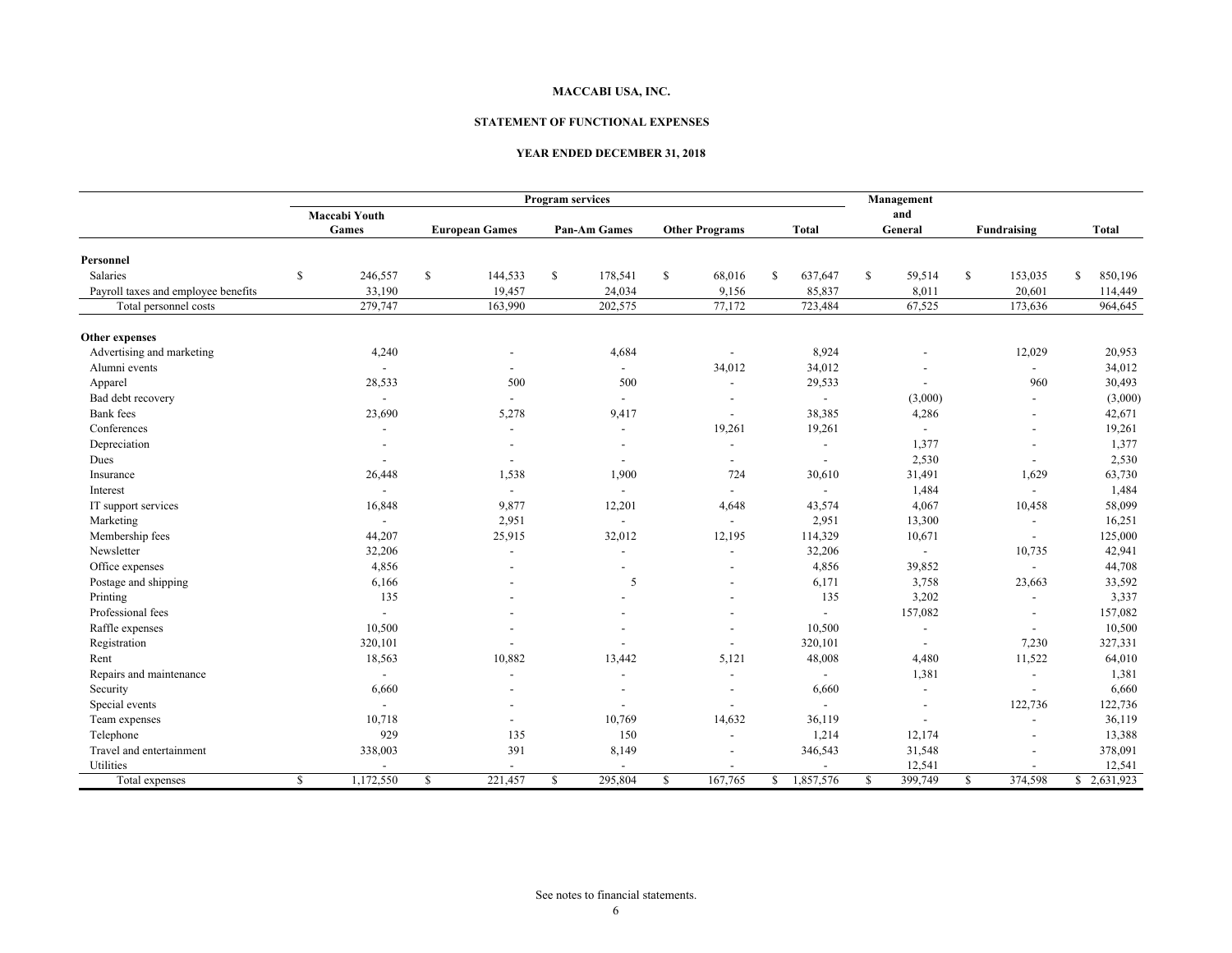# **STATEMENTS OF CASH FLOWS**

|                                                           |              | <b>Year Ended December 31,</b> |                  |  |  |
|-----------------------------------------------------------|--------------|--------------------------------|------------------|--|--|
|                                                           |              | 2019                           | 2018             |  |  |
| Cash flows from operating activities                      |              |                                |                  |  |  |
| Change in net assets                                      | \$           | 951,431                        | \$<br>(521, 926) |  |  |
| Adjustments to reconcile change in net assets             |              |                                |                  |  |  |
| to net cash provided by (used in) operating activities    |              |                                |                  |  |  |
| Depreciation                                              |              | 445                            | 1,377            |  |  |
| Bad debt recovery                                         |              | (6,374)                        | (3,000)          |  |  |
| Changes in operating assets and liabilities               |              |                                |                  |  |  |
| Accounts receivable                                       |              |                                | 95,890           |  |  |
| Pledges receivable                                        |              | 42,460                         | 52,040           |  |  |
| Prepaid expenses and other                                |              | 406,511                        | (350, 464)       |  |  |
| Due from related parties                                  |              | (9, 434)                       | (5,741)          |  |  |
| Accounts payable and accrued expenses                     |              | (140, 449)                     | (163, 383)       |  |  |
| Deferred rent                                             |              | (11, 551)                      | 11,551           |  |  |
| Deferred revenue                                          |              | (315,078)                      | 295,339          |  |  |
| Net cash flows provided by (used in) operating activities |              | 917,961                        | (588, 317)       |  |  |
| Cash flows used in investing activities                   |              |                                |                  |  |  |
| Acquisition of equipment                                  |              | (1,661)                        | (3,609)          |  |  |
| Cash flows (used in) provided by financing activities     |              |                                |                  |  |  |
| Net (repayments) borrowings on line of credit             |              | (150,000)                      | 150,000          |  |  |
| Net increase (decrease) in cash and cash equivalents      |              | 766,300                        | (441, 926)       |  |  |
| Cash and cash equivalents, beginning of year              |              | 418,311                        | 860,237          |  |  |
| Cash and cash equivalents, end of year                    | $\mathbb{S}$ | 1,184,611                      | \$<br>418,311    |  |  |
|                                                           |              |                                |                  |  |  |
| Cash paid for interest                                    | \$           | 1,984                          | \$<br>1,484      |  |  |

See notes to financial statements.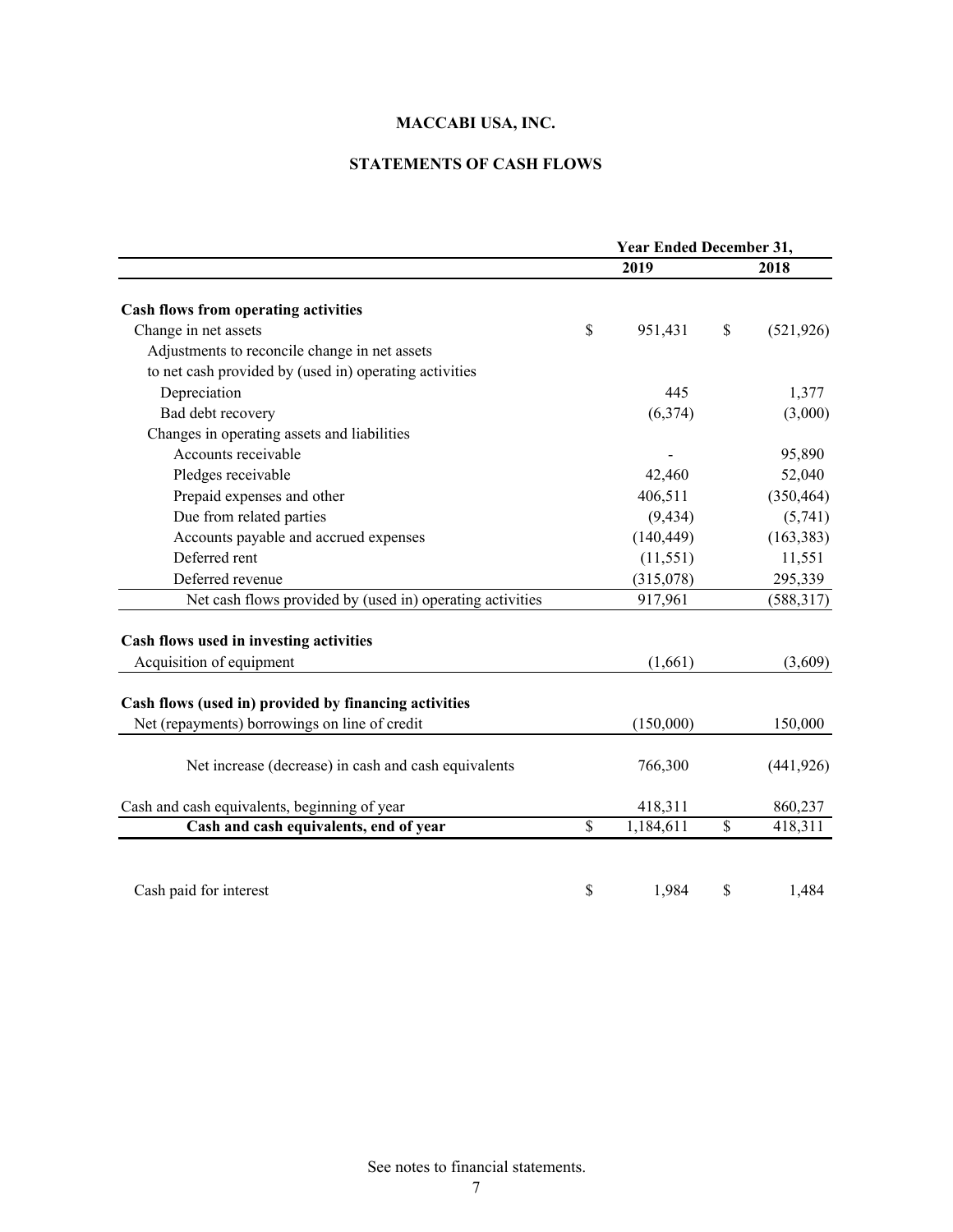# **NOTES TO FINANCIAL STATEMENTS**

# **1 - NATURE OF ORGANIZATION**

Maccabi USA Inc., (the " Organization"), formerly known as United States Committee Sports for Israel, Inc., is the official sponsor of the United States team to the World Maccabiah Games in Israel, as well as other international Maccabi Games in Latin America, Australia, and Europe. Each team is comprised of Jewish athletes from the United States who represent their country in athletic competition and learn about the Jewish culture and heritage in the host country where the Games take place. It is the unique combination of sports and history that allows Maccabi USA to change the lives of all who participate in the Games. Athletes leave the competition with a feeling of accomplishment for their athletic ability, great new friends from around the world and most important, a sense of pride for their unique culture and heritage. They feel a special connection with their fellow Jews from around the world and a strong connection to the State of Israel.

Maccabi USA distinguishes themselves by:

- Sponsoring the United States Team to the World Maccabiah Games.
- Supporting programs such as the JCC Maccabi Games which introduce American Jewish youth to their heritage by sponsoring sports-related programs and activities.
- Supporting programs that enhance participation of American Jewish youth with their brethren throughout the world.
- Supporting athletic facilities and programs in Israel.
- Being a member of Maccabi World Union and worldwide Maccabi movement.

To further its mission, Maccabi USA lends support to the Maccabi World Union, Project Tikvah, The Wingate Institute, Israel Sports Center for Disabled, Israel's Special Olympics and Paralympics teams, the International Jewish Sports Hall of Fame and Israel's Olympic athletes.

Maccabi USA is one of 50 territorial representatives of Maccabi World Union, the international governing organization. Maccabi World Union has a membership of more than 400,000 throughout the world. The Maccabi movement, with ties to the ideals of Zionism and named for Judah (The Hammer) Maccabee, symbolizes Jewish excellence in sport.

The Organization is supported primarily through contributions and program revenues associated with the athletic games.

Maccabi USA is officially recognized by the United States Olympic and Paralympic Committee as a Multi-Sport Organization and is an adjunct member of the Conference of Presidents of Major Jewish Organizations.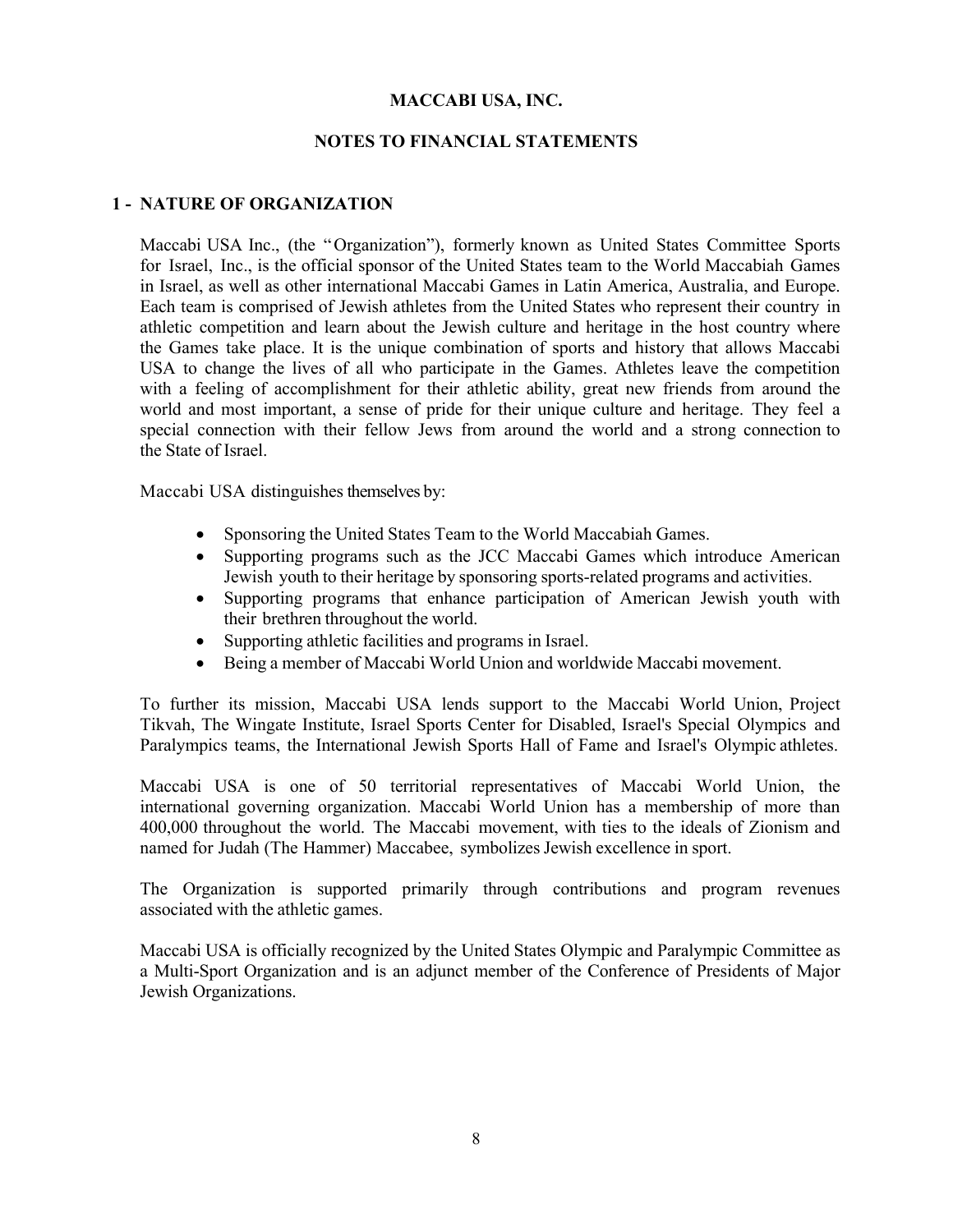# **NOTES TO FINANCIAL STATEMENTS**

#### **2 - SUMMARY OF SIGNIFICANT ACCOUNTING POLICIES**

#### **Basis of Presentation**

The accompanying financial statements reflect the accounts of the Organization and have been prepared on the accrual basis of accounting in accordance with generally accepted accounting principles (US GAAP) and presented in accordance with Accounting Standards Update ("ASU") 2016-14, *Presentation of Financial Statements of Not-for-Profit Entities*.

#### **Net Assets**

Net assets, revenues, and other support are classified based on the existence or absence of donorimposed restrictions. Accordingly, net assets and changes therein are classified and reported as follows:

*Net Assets Without Donor Restrictions* – Net assets available for use in general operations and not subject to donor restrictions. The net assets whose use is restricted by the Board of Directors are also included within net assets without donor restrictions. The Organization had no board restricted net assets at December 31, 2019 and 2018.

*Net Assets With Donor Restrictions* – Net assets subject to donor-imposed restrictions. Some donor-imposed restrictions are temporary in nature, such as those that will be met by the passage of time or other events or purposes specified by the donor. Other donor-imposed restrictions are permanent in nature, where the donor stipulates that such resources be maintained in perpetuity. Generally, the donors of these assets permit the Organization to use all or part of the income earned on related investments for general or specific purposes.

#### **Support and Revenue Recognition**

In May 2014, the FASB issued ASU 2014-09, *Revenue from Contracts with Customers* (Topic 606) ("ASC 606"). The standard's core principle is that an organization will recognize revenue when it transfers promised goods or services to customers in an amount that reflects the consideration to which the organization expects to be entitled in exchange for those goods or services.

This standard also includes expanded disclosure requirements that result in an organization providing users of financial statements with comprehensive information about the nature, amount, timing, and uncertainty of revenue and cash flows arising from the organization's contracts with customers. The standard supersedes existing revenue recognition guidance for contracts with customers. This standard was effective for annual reporting periods beginning after December 15, 2018. Effective January 1, 2019, the Organization adopted ASC 606 using the modified retrospective method. There was no cumulative effect of adopting ASC 606 to be recognized as an adjustment to opening net assets as of January 1, 2019. The initial application was applied to all contracts outstanding at January 1, 2019.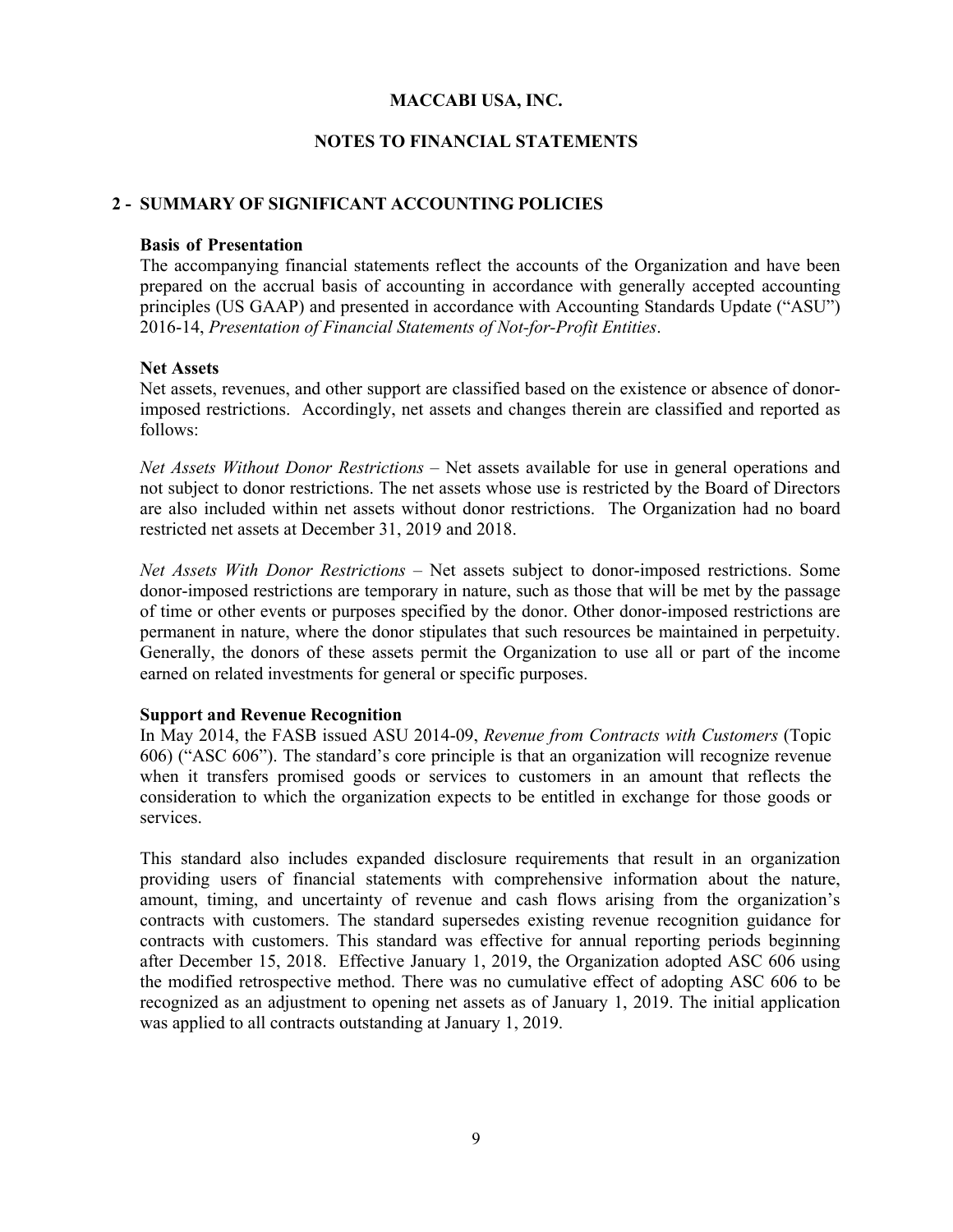# **NOTES TO FINANCIAL STATEMENTS**

## **2 - SUMMARY OF SIGNIFICANT ACCOUNTING POLICIES** (Continued)

#### **Support and Revenue Recognition** (Continued)

The Organization determines the amount of revenue to be recognized from contracts with customers through application of the following steps:

- Identification of the contract, or contracts with customer;
- Identification of the performance obligations in the contract;
- Determination of the transaction price;
- Allocation of the transaction price to the performance obligations in the contract; and
- Recognition of revenue when or as the Organization satisfies the performance obligations.

*Program revenues –* Program revenues include amounts paid by athletes to participate in the various Maccabi games. A portion of the amount paid by the athlete is considered a contribution to the Organization and has been classified as such with the Statement of Activities. These revenues are recognized at a point in time during the year in which the game is held. Accordingly, amounts received in advance are deferred until the event occurs. Application fees are recognized when the application is received regardless of when games will take place.

In June 2018, the FASB issued ASU 2018-08, *Not-for-Profit Entities – Clarifying the Scope and Accounting Guidance for Contributions Received and Contributions Made* (Topic 958). This ASU provides a more robust framework to determine when a transaction should be accounted for as a contribution or as an exchange transaction and provides additional guidance about how to determine whether a contribution is conditional. The Organization adopted ASU 2018-08 as of January 1, 2019 under the modified prospective approach. The adoption of this ASU did not materially impact the financial statements.

*Contributions* – Unconditional promises to give cash and other assets to the Organization are reported as contributions and recorded at fair value on the date the promise is received. All contributions are considered to be available for use without restriction unless specifically restricted by the donor. Contributions received for specific purposes or with donor stipulations are reported as increases in net assets with donor restrictions. When a donor restriction expires, that is, when a stipulated time restriction ends or purpose restriction is accomplished, net assets with donor restrictions are reclassified to net assets without donor restrictions and reported in the statement of activities as net assets released from restrictions. Restricted contributions received, whose restrictions are met in the same reporting period, are reflected as without restrictions.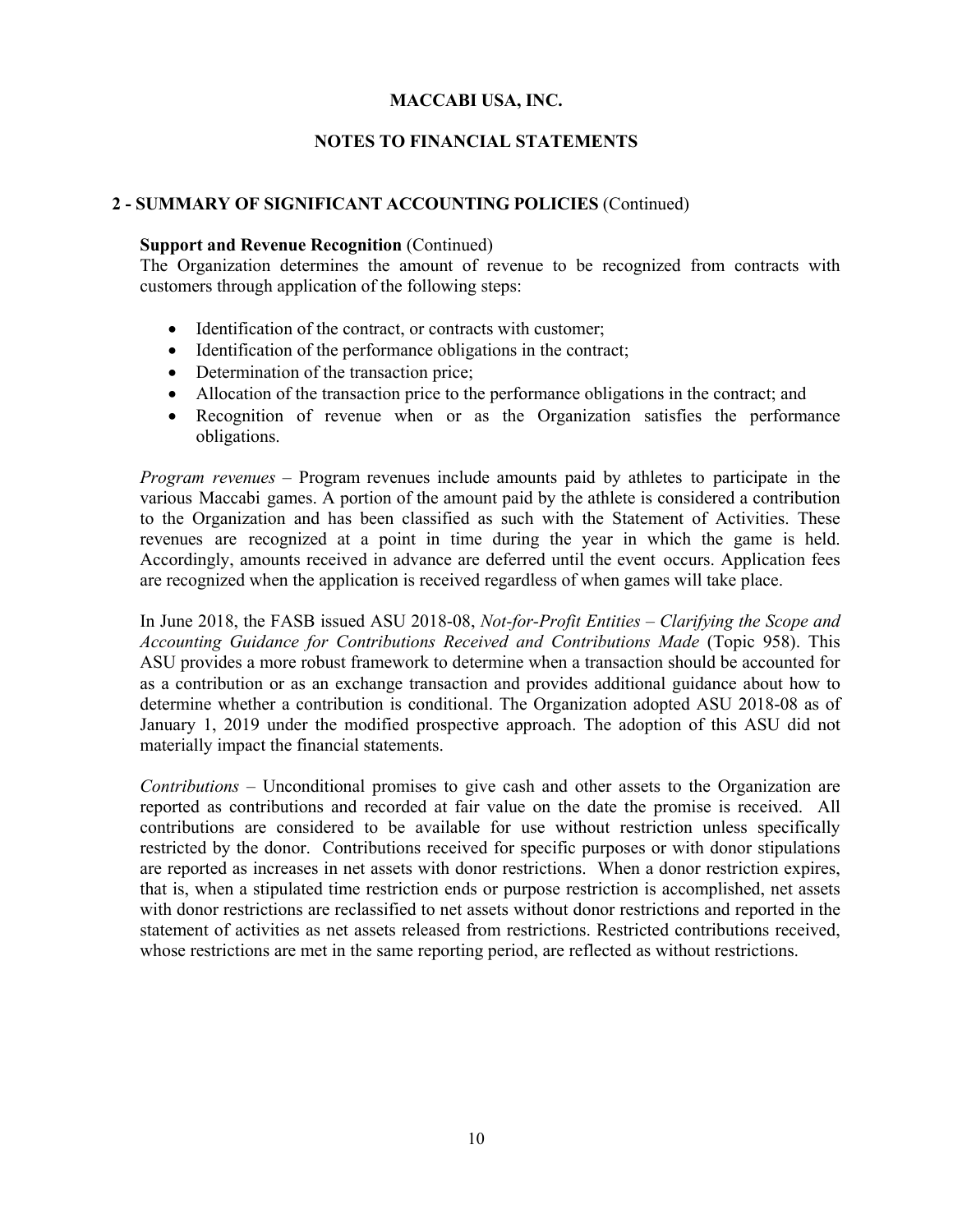# **NOTES TO FINANCIAL STATEMENTS**

## **2 – SUMMARY OF SIGNIFICANT ACCOUNTING POLICIES** (Continued)

#### **Support and Revenue Recognition** (Continued)

*Special events* – Revenue earned from sponsorships or attendance at fundraising events is recognized at the time of the event. Revenue from sponsorships is considered contribution revenue as they are generally nonreciprocal transactions. Revenue from ticket sales are considered an exchange transaction for the value received. Amounts received in advance of the event are recorded as deferred revenue (contract liability) until the event is held. Expenses incurred in connection with an event that provide direct benefit to the donors reported offsetting special event revenue in the Statement of Activities and Changes in Net Assets. For the year ended December 31, 2019, the revenue from special events amounted to \$292,564, of which \$90,563 was earned as a benefit to the donor. For the year ended December 31, 2018, the revenue from special events amounted to \$396,463, of which \$30,104 was earned as a benefit to the donor.

#### **Use of Estimates**

The preparation of financial statements in conformity with US GAAP requires management to make estimates and assumptions that affect the reported amounts of assets and liabilities and disclosure of contingent assets and liabilities at the date of the financial statements and the reported amounts of revenues and expenses during the reporting period. Actual results could differ from those estimates.

#### **Cash and Cash Equivalents**

The Organization considers all highly liquid debt instruments purchased with an original maturity of three months or less, which are not intended to be held for investment purposes, to be cash equivalents

#### **Investments**

Investments in equity securities with readily determinable fair values and all investments in debt securities are measured at fair value in the statement of financial position. Any unrealized gains or losses on investments are included in the statement of activities and changes in net assets.

## **Unconditional Promises to Give**

Unconditional promises to give are recorded as received at the present value of their net realizable value, using interest rates applicable to the years in which the promises are received to discount these amounts. Amortization of discounts is included in contribution revenue. The Organization uses an allowance method to determine uncollectible promises receivable. The allowance for doubtful accounts was \$41,500 and \$47,874 as of December 31, 2019 and 2018, respectively.

## **Property and Equipment and Depreciation**

Property and equipment are recorded at cost. Depreciation is provided using the straight-line method over the estimated useful lives of the assets ranging from 3 to 5 years. The cost of maintenance and repairs is charged to expense as incurred.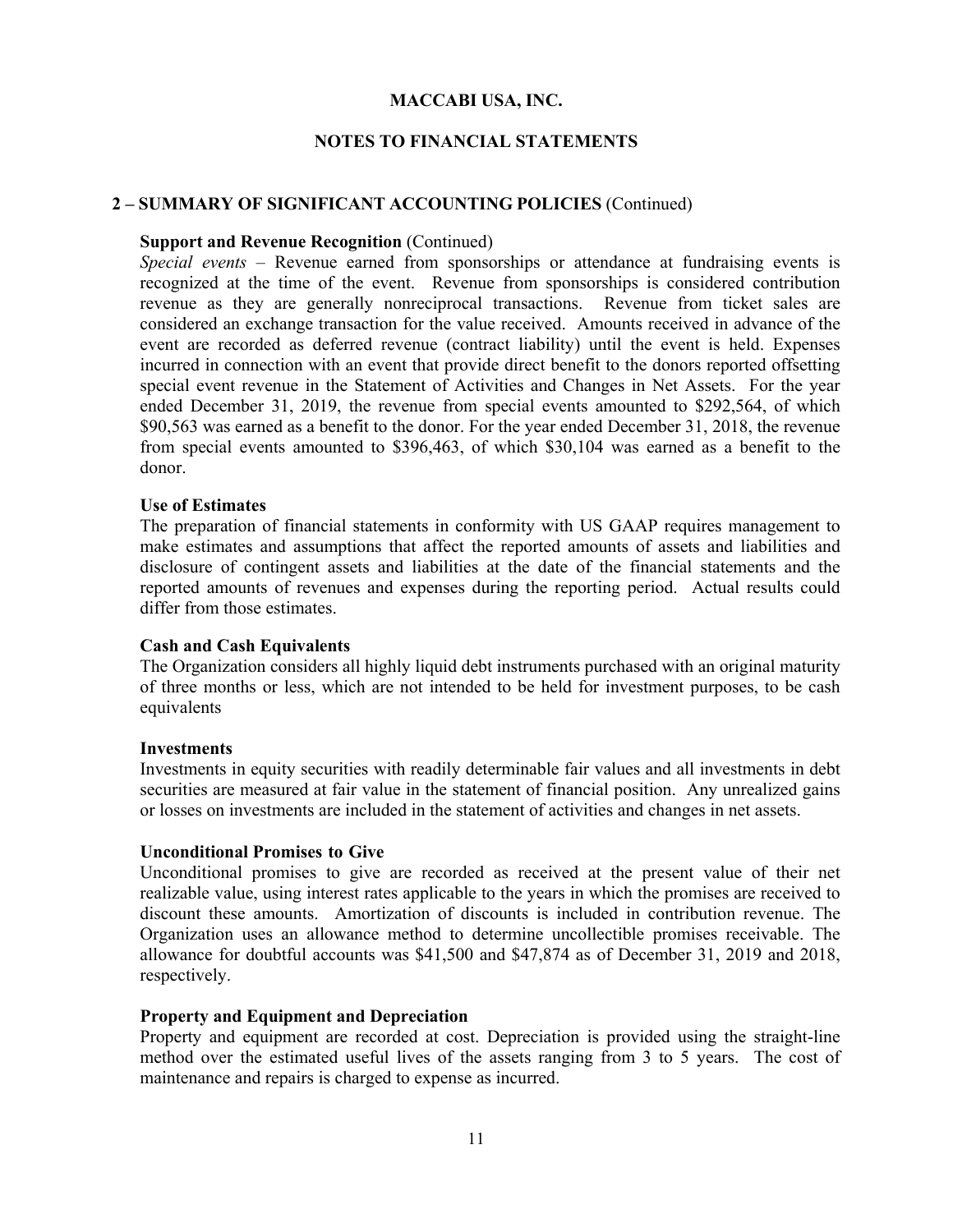# **NOTES TO FINANCIAL STATEMENTS**

#### **2 - SUMMARY OF SIGNIFICANT ACCOUNTING POLICIES** (Continued)

#### **In-Kind Contributions**

Contributions of donated services that create or enhance non-financial assets or that require specialized skills, are provided by individuals possessing those skills and would typically need to be purchased if not provided by donation, are recorded at their fair values in the period received as contributions with offsetting expenses. Contributed services, consisting of legal services, for the years ended December 31, 2019 and 2018, respectively, totaled \$60,000 and \$60,000, respectively. In addition, the Organization received donated services from a variety of unpaid volunteers. The value of these services is not reflected in the accompanying financial statements as these services do not meet the criteria for recognition as contributed services.

#### **Functional Expenses**

The costs of providing program and supporting services have been summarized on a functional basis in the accompanying statement of functional expenses. The Organization incurs expenses that directly relate to, and can be assigned to, a specific program or supporting activity. The Organization also conducts a number of activities which benefit both its program objectives as well as supporting services (i.e. fundraising and management and general activities). These costs, which are not specifically attributable to a specific program or supporting activity, are allocated by management on a consistent basis among program and supporting services benefited. All expenses are allocated based on total salary and benefit costs, whose distribution to programs is determined based on the estimates of time and effort incurred by personnel.

#### **Advertising Costs**

Advertising costs are charged to expense as incurred. Advertising costs were \$16,701 and \$20,953 for the years ended December 31, 2019 and 2018, respectively.

#### **Income Taxes**

The Organization is exempt from federal income taxes under the provisions of the Internal Revenue Code Section  $501(c)(3)$ , and is exempt from state income taxes. The Organization is not a private foundation.

#### **Reclassifications**

Certain 2018 amounts have been reclassified to conform to the 2019 presentation. These reclassifications have no effect on the previously reported change in net assets.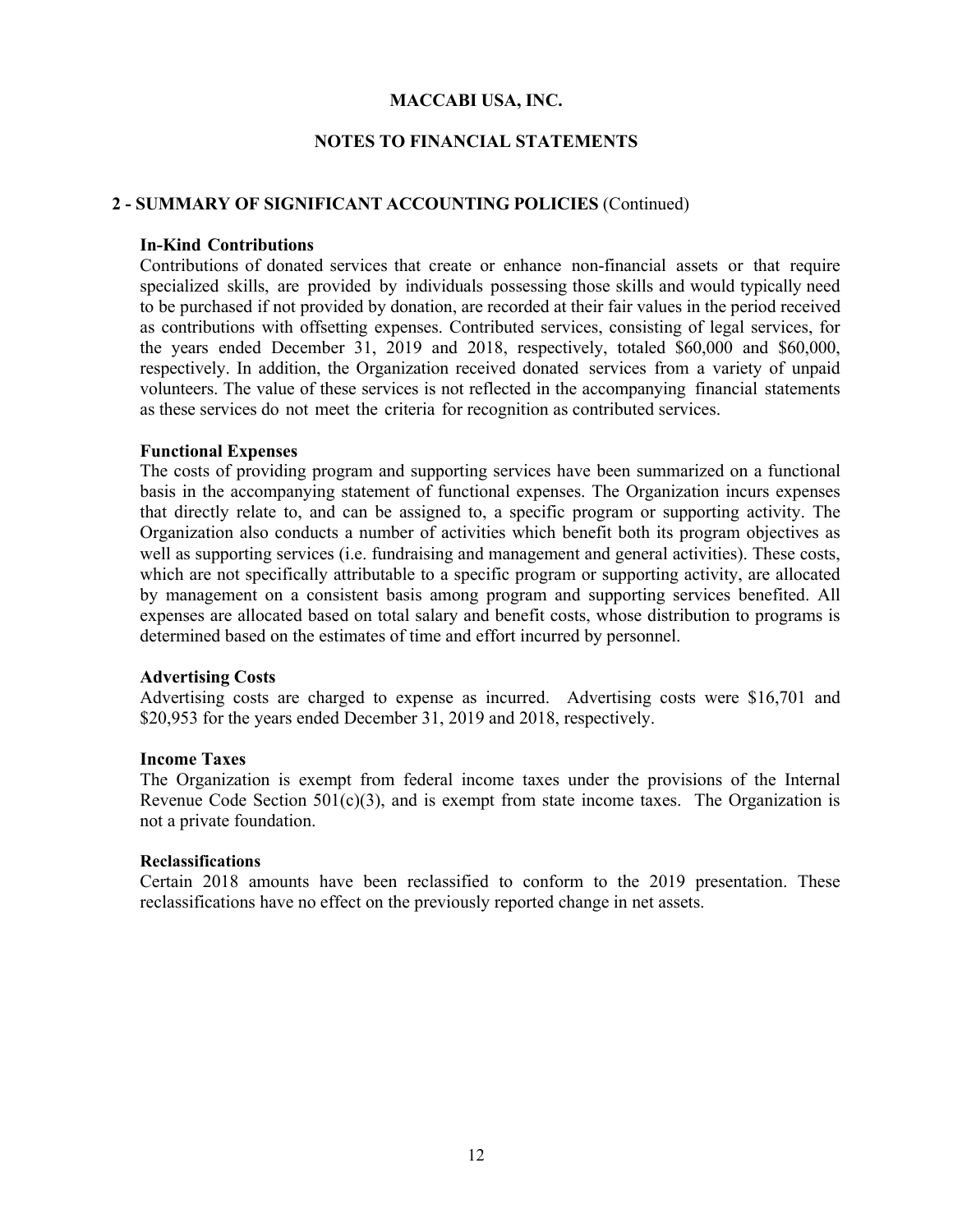# **NOTES TO FINANCIAL STATEMENTS**

# **3 - RESTATEMENT**

The Organization restated contribution revenue with donor restrictions and the related net assets released from restriction for the year ended December 31, 2018 to properly reflect the net contribution received from a donor which was intended to be restricted for use for the 2021 Maccabiah Games. These contributions and related net assets were previously incorrectly reported as net assets without donor restrictions.

The following table presents the effects of the aforementioned revisions on the statement of financial position and the statement of activities and changes in net assets as of and for the year ended December 31, 2018.

|                                            |              | As         |               |             |               |             |
|--------------------------------------------|--------------|------------|---------------|-------------|---------------|-------------|
|                                            |              | Previously |               |             |               | As          |
|                                            |              | Reported   |               | Restatement |               | Restated    |
| <b>Statement of Financial Position</b>     |              |            |               |             |               |             |
| Net assets without donor restrictions      | $\mathbb{S}$ | 102,366    | <sup>\$</sup> | (418,580)   | \$            | (316,214)   |
| Net assets with donor restrictions         |              | 122,043    |               | 418,580     |               | 540,623     |
| Total net assets                           |              | 224,409    |               |             |               | 224,409     |
| <b>Statement of Activities and Changes</b> |              |            |               |             |               |             |
| in Net Assets                              |              |            |               |             |               |             |
| Contributions without donor                |              |            |               |             |               |             |
| restrictions - general                     | $\mathbb{S}$ | 607,169    | <sup>\$</sup> | (468, 822)  | $\mathcal{S}$ | 138,347     |
| Contributions with donor                   |              |            |               |             |               |             |
| restrictions - general                     |              |            |               | 468,822     |               | 468,822     |
| Net assets released from restrictions      |              |            |               | (50, 242)   |               | (50, 242)   |
| Total support and revenue without          |              |            |               |             |               |             |
| donor restrictions                         |              | 2,046,953  |               | (448, 684)  |               | 1,598,269   |
| Total support and revenue with             |              |            |               |             |               |             |
| donor restrictions                         |              | 93,148     |               | 418,580     |               | 511,728     |
| Change in net assets without donor         |              |            |               |             |               |             |
| restrictions                               |              | (615,074)  |               | (418,580)   |               | (1,033,654) |
| Change in net assets with donor            |              |            |               |             |               |             |
| restrictions                               |              | 93,148     |               | 418,580     |               | 511,728     |
| Net assets, end of year, without           |              |            |               |             |               |             |
| Donor restrictions                         |              | 102,366    |               | (418,580)   |               | (316,214)   |
| Net assets, end of year, with              |              |            |               |             |               |             |
| Donor restrictions                         |              | 122,043    |               | 418,580     |               | 540,623     |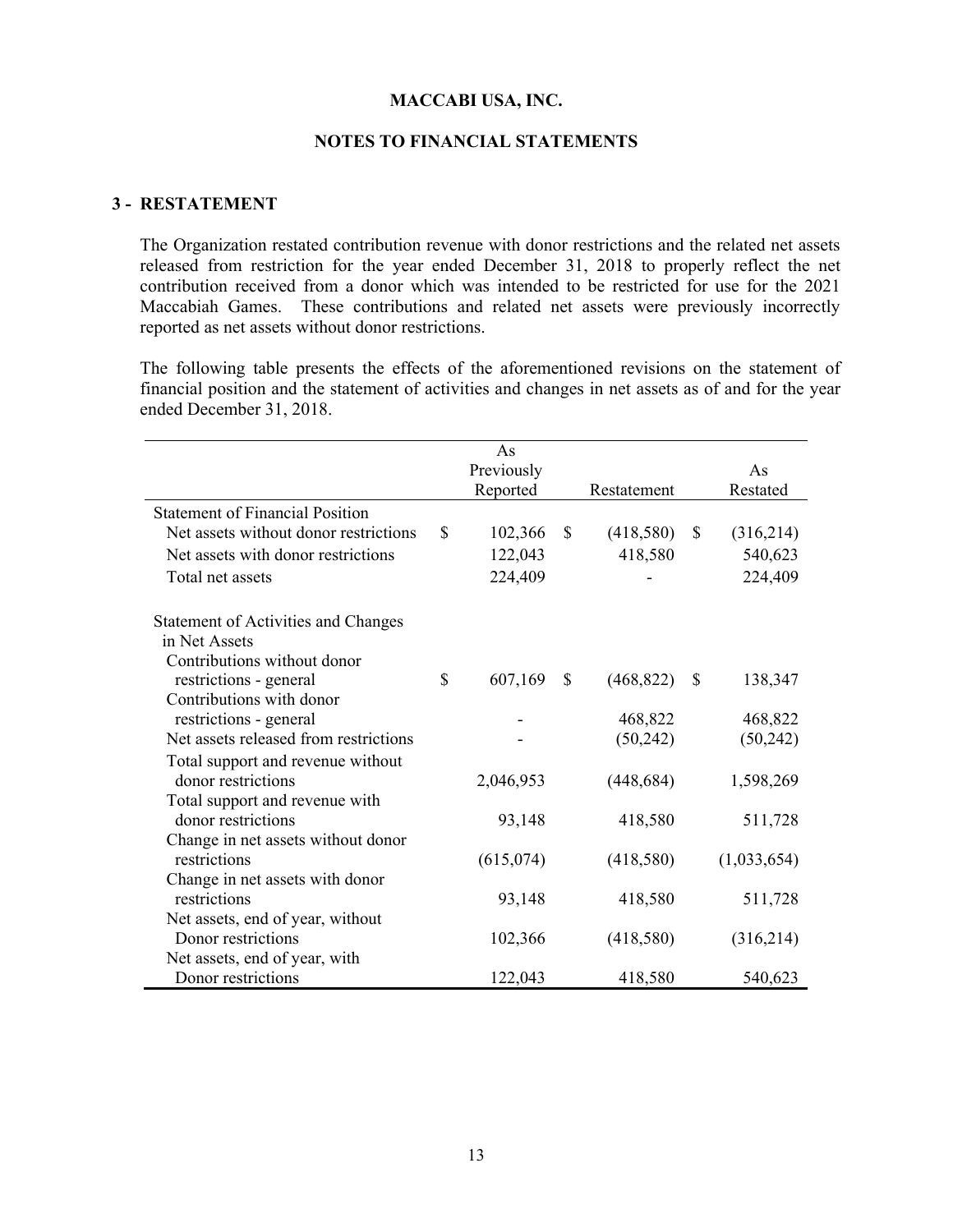# **NOTES TO FINANCIAL STATEMENTS**

# **4 - LIQUIDITY AND AVAILIBILITY OF RESOURCES**

The Organization's financial assets available within one year of the statement of financial position date for general expenditure are as follows:

|                                                  | December 31,    |   |               |  |  |  |  |
|--------------------------------------------------|-----------------|---|---------------|--|--|--|--|
|                                                  |                 |   | 2018          |  |  |  |  |
|                                                  | 2019            |   | (As Restated) |  |  |  |  |
| Cash and cash equivalents                        | \$<br>1,184,611 | S | 418,311       |  |  |  |  |
| Israel bonds                                     | 5,000           |   | 5,000         |  |  |  |  |
| Pledge receivable, current                       |                 |   | 27,960        |  |  |  |  |
| Total financial assets available within one year | 1,189,611       |   | 451,271       |  |  |  |  |
| Less: amounts unavailable for general            |                 |   |               |  |  |  |  |
| expenditures within one year, due to             |                 |   |               |  |  |  |  |
| Restricted by donor with purpose restrictions    | (983,406)       |   | (540, 623)    |  |  |  |  |
| Total financial assets available to management   |                 |   |               |  |  |  |  |
| for general expenditure within one year          | 206,205         |   | (89,352)      |  |  |  |  |

The Organization's financial assets available to meet cash needs for general expenditures within one year represents funding for ongoing operational requirements and planned increases in program expenditures in fiscal year 2020.

## **Liquidity Management**

The Organization, with oversight of the Board of Directors, maintains any excess funds in an interest bearing cash account.

## **5 - PLEDGES RECEIVABLE**

Pledges receivable are as follows:

|                                           |          | December 31, |           |
|-------------------------------------------|----------|--------------|-----------|
|                                           | 2019     |              | 2018      |
| Gross pledges receivable                  | 52,000   |              | 94,460    |
| Less allowances for uncollectible pledges | (41,500) |              | (47, 874) |
| Net pledges receivable                    | 10,500   |              | 46,586    |
| Amounts due in                            |          |              |           |
| Less than one year                        |          | S            | 75,834    |
| One to five years                         | 52,000   |              | 18,626    |
| Gross pledges receivable                  | 52,000   |              | 94,460    |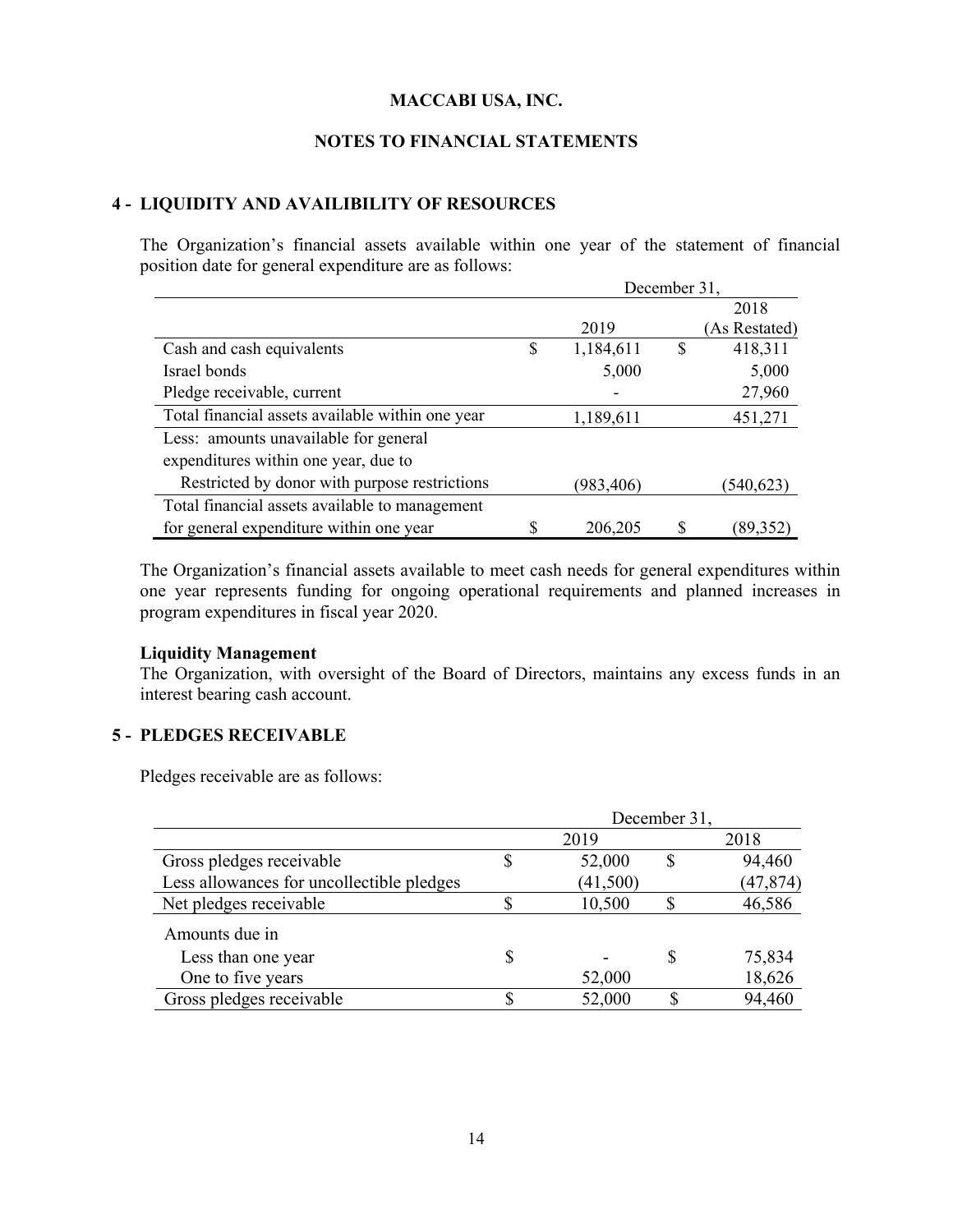## **NOTES TO FINANCIAL STATEMENTS**

# **6 - PROPERTY AND EQUIPMENT, NET**

Property and equipment consisted of the following:

|                               | December 31, |            |  |            |  |  |  |  |  |
|-------------------------------|--------------|------------|--|------------|--|--|--|--|--|
|                               |              | 2019       |  | 2018       |  |  |  |  |  |
| Computer equipment            |              | 60,062     |  | 58,401     |  |  |  |  |  |
| Computer software             |              | 51,718     |  | 51,718     |  |  |  |  |  |
| Equipment                     |              | 17,949     |  | 17,949     |  |  |  |  |  |
|                               |              | 129,729    |  | 128,068    |  |  |  |  |  |
| Less accumulated depreciation |              | (124, 624) |  | (124, 179) |  |  |  |  |  |
|                               |              | 5,105      |  | 3,889      |  |  |  |  |  |

Total depreciation expense for the years ended December 31, 2019 and 2018 was \$445 and \$1,377, respectively.

# **7 - LINE OF CREDIT**

The Organization had a revolving line of credit with a credit limit of \$700,000 at December 31, 2018. The line of credit expired in July 2019. Upon expiration, the revolving line was reduced to a credit limit of \$500,000 and extended through May 30, 2020 and expired as of the date. The Organization is in the process of negotiating another line of credit as of the date of the report. The effective rate as of December 31, 2019 and 2018 was 6.50%. Interest is payable monthly and the line of credit is unsecured. The outstanding balance was \$0 and \$150,000 as of December 31, 2019 and 2018, respectively.

## **8 - NET ASSETS WITH DONOR RESTRICTIONS**

Net assets with donor restrictions are restricted for the following purposes:

|                                               |   | December 31, |   |               |  |  |
|-----------------------------------------------|---|--------------|---|---------------|--|--|
|                                               |   |              |   | 2018          |  |  |
|                                               |   | 2019         |   | (As restated) |  |  |
| Subject to expenditure for specified purposes |   |              |   |               |  |  |
| Maccabiah Games 2022                          | S | 940,935      |   | 483,299       |  |  |
| European Games 2019                           |   |              |   | 15,986        |  |  |
| PanAm Games 2019                              |   |              |   | 34,157        |  |  |
| Other                                         |   | 42,471       |   | 7,180         |  |  |
|                                               |   | 983,406      | S | 540,623       |  |  |

Net assets were released from donor restrictions by incurring expenses satisfying the restricted purposes by the expiration of a time restriction or by occurrence of other events specified by donors.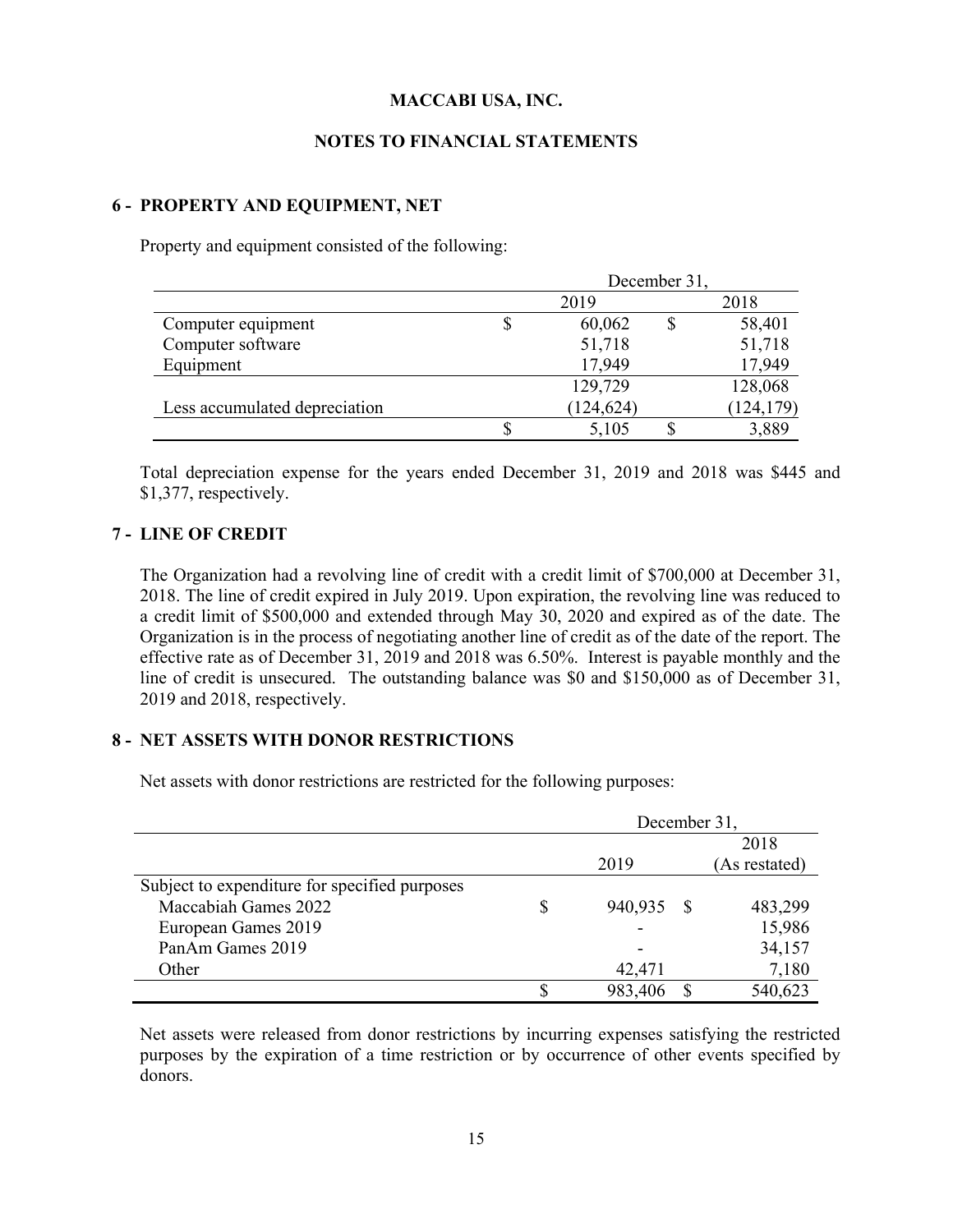# **NOTES TO FINANCIAL STATEMENTS**

|                                               | December 31, |  |               |  |  |  |
|-----------------------------------------------|--------------|--|---------------|--|--|--|
|                                               |              |  | 2018          |  |  |  |
|                                               | 2019         |  | (As Restated) |  |  |  |
| Subject to expenditure for specified purposes |              |  |               |  |  |  |
| Maccabiah Games 2022                          | 137,557      |  | 50,242        |  |  |  |
| European Games 2019                           | 15,986       |  |               |  |  |  |
| PanAm Games 2019                              | 34,157       |  |               |  |  |  |
| Other                                         | 1,582        |  |               |  |  |  |
|                                               | 189,282      |  | 50.242        |  |  |  |

# **8 - NET ASSETS WITH DONOR RESTRICTIONS** (Continued)

# **9 - FAIR VALUE MEASUREMENTS**

The framework for measuring fair value provides a fair value hierarchy that prioritizes the inputs to valuation techniques used to measure fair value. The hierarchy gives the highest priority to unadjusted quoted prices in active markets for identical assets or liabilities (level 1) and the lowest priority to unobservable inputs (level 3). The three levels of the fair value hierarchy under FASB ASC 820 are described as follows:

- Level 1 Inputs to the valuation methodology are unadjusted quoted prices for identical assets or liabilities in active markets that the Organization has the ability to access.
- Level 2 Inputs to the valuation methodology include
	- quoted prices for similar assets or liabilities in active markets;
	- quoted prices for identical or similar assets or liabilities in inactive markets;
	- inputs other than quoted prices that are observable for the asset or liability;
	- inputs that are derived principally from or corroborated by observable market data by correlation or other means.

If the asset or liability has a specified (contractual) term, the level 2 input must be observable for substantially the full term of the asset or liability.

Level 3 Inputs to the valuation methodology are unobservable and significant to the fair value measurement.

The asset or liability's fair value measurement level within the fair value hierarchy is based on the lowest level of any input that is significant to the fair value measurement. Valuation techniques maximize the use of relevant observable inputs and minimize the use of unobservable inputs.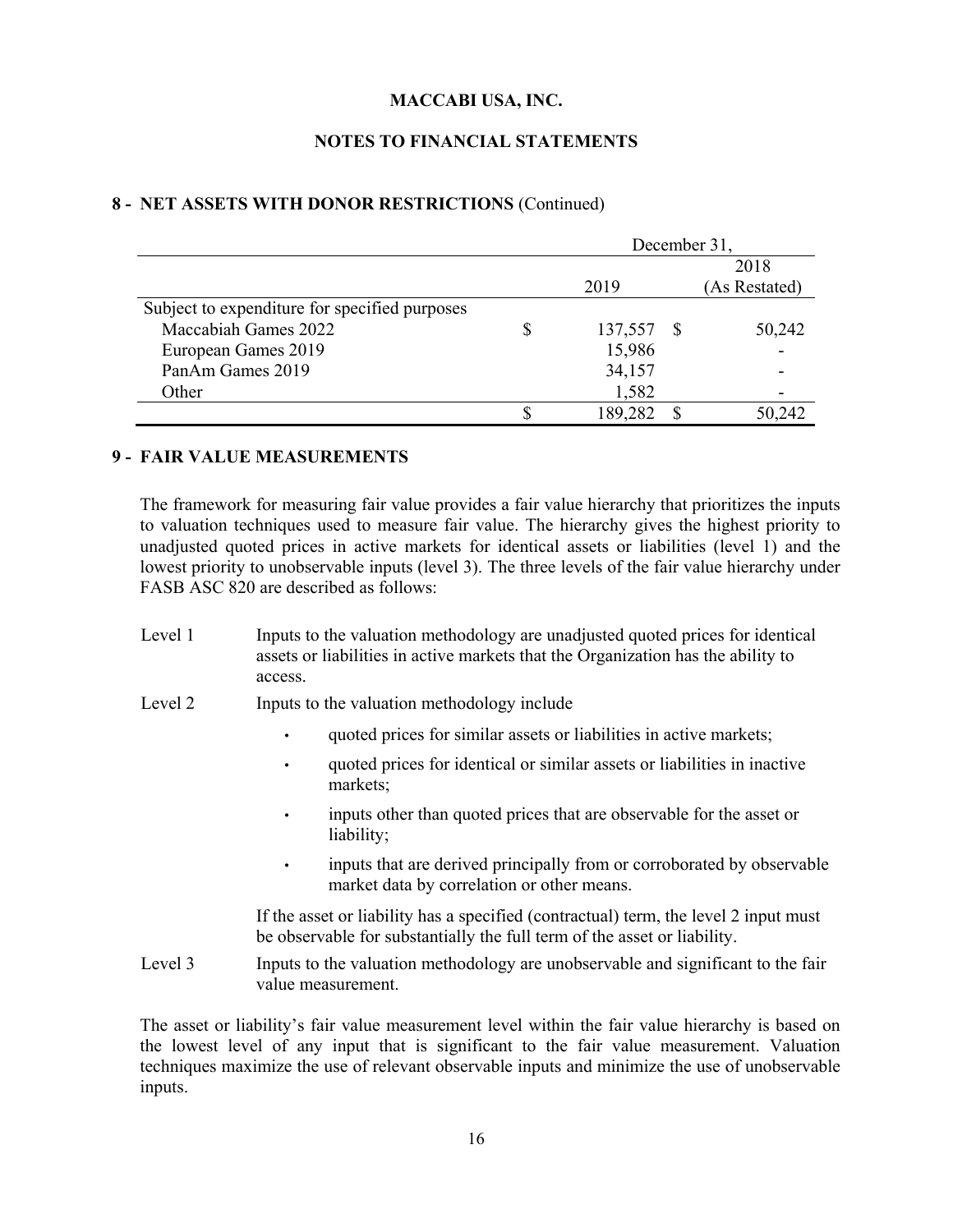# **NOTES TO FINANCIAL STATEMENTS**

# **9 - FAIR VALUE MEASUREMENTS** (Continued)

Following is a description of the valuation methodologies used for assets measured at fair value. There have been no changes in the methodologies used at December 31, 2019.

*Israel bonds* – The fair value of these securities is estimated based on models considering the estimated cash flows and expected yield. These securities have a contractual term.

The following table summarizes investment assets measured at fair value at December 31, 2019 and 2018. No change in value noted during the year ended December 31, 2019.

|                          | Investments at Fair Value |                          |  |         |  |         |  |                      |
|--------------------------|---------------------------|--------------------------|--|---------|--|---------|--|----------------------|
|                          |                           | Level 1                  |  | Level 2 |  | Level 3 |  | $\tau_{\text{otal}}$ |
| Israel bonds             |                           | $\overline{\phantom{0}}$ |  |         |  |         |  |                      |
| Total assets in the fair |                           |                          |  |         |  |         |  |                      |
| value hierarchy          |                           | $\overline{\phantom{a}}$ |  |         |  | $\,$    |  |                      |

# **10 - CONCENTRATION OF CREDIT RISK**

The Organization maintains cash at various financial institutions. At times, cash in these accounts may exceed the Federal Deposit Insurance Corporation limit of \$250,000. At December 31, 2019, the uninsured cash balance was approximately \$1,039,000. The Organization has not experienced any losses in such accounts.

# **11 - COMMITMENTS**

#### **Lease agreements**

The Organization has an office lease agreement with a company owned by a board member. The term of the lease was through November 30, 2019 with an extension of an additional five years through November 2024. The extension was renegotiated and executed subsequent to year end under new terms, whereas the interim agreement was month-to-month. The amended lease term begins March 1, 2020 through December 31, 2023, and allows for an extension of an additional two years through December 31, 2025.

The original lease agreement contained rent holidays and rent escalation clauses. US GAAP requires rent expense to be recognized on a straight-line basis over the lease term. The difference between the rent due under the stated periods of the lease compared to that of the straight-line basis is recorded as deferred rent. At December 31, 2019 and 2018, deferred rent of \$0 and \$11,551, respectively, is included in the statements of financial position.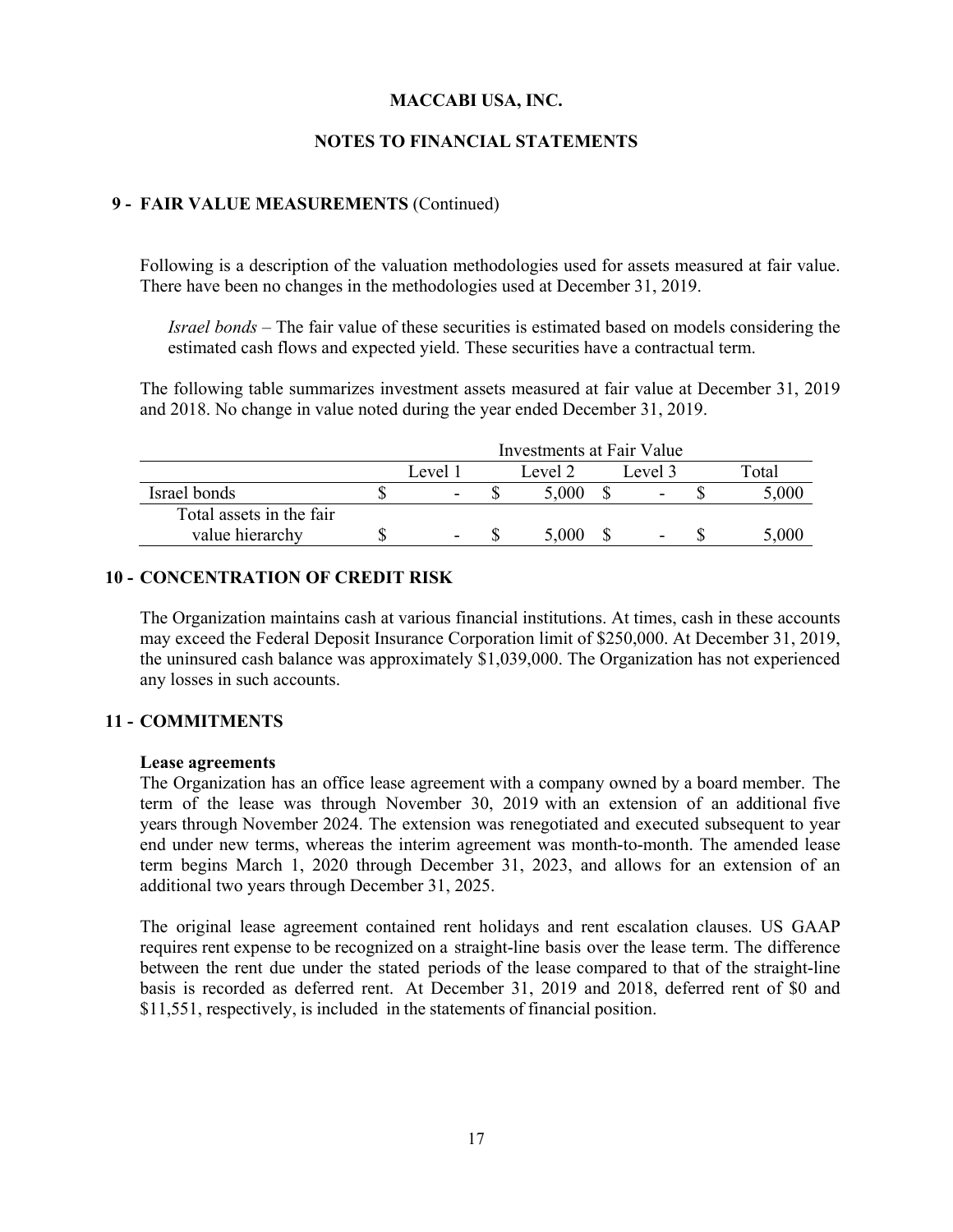# **NOTES TO FINANCIAL STATEMENTS**

## **11 - COMMITMENTS** (Continued)

#### **Lease agreements** (Continued)

Rent expense, including taxes and operating expenses, for the years ended December 31, 2019 and 2018, was \$90,845 and \$64,010, respectively.

Future minimum lease commitments required under the lease agreement are as follows:

| Year Ending December 31, |         |
|--------------------------|---------|
| 2020                     | 30,432  |
| 2021                     | 63,156  |
| 2022                     | 65,556  |
| 2023                     | 68,040  |
|                          | 227,184 |

#### **Employment Agreements**

On occasion, the Organization will enter into employment contracts with key employees. The contracts typically provide for minimum guaranteed compensation, as well as certain employee benefits. Future minimum employment commitments required under employment contracts are as follows:

| Year Ending December 31, |         |
|--------------------------|---------|
| 2020                     | 208,075 |
| 2021                     | 215,373 |
| 2022                     | 225,086 |
| 2023                     | 115,288 |
|                          | 763,822 |

# **12 - RETIREMENT PLAN**

The Organization has a 403(b) retirement plan. The plan covers all employees meeting certain eligibility requirements. Employees voluntarily make contributions to the Plan based upon limits established under the Internal Revenue Code. In addition, the Organization may make nonelective contributions as defined by the plan. These contributions for the years ended December 31, 2019 and 2018 totaled \$13,056 and \$11,321, respectively.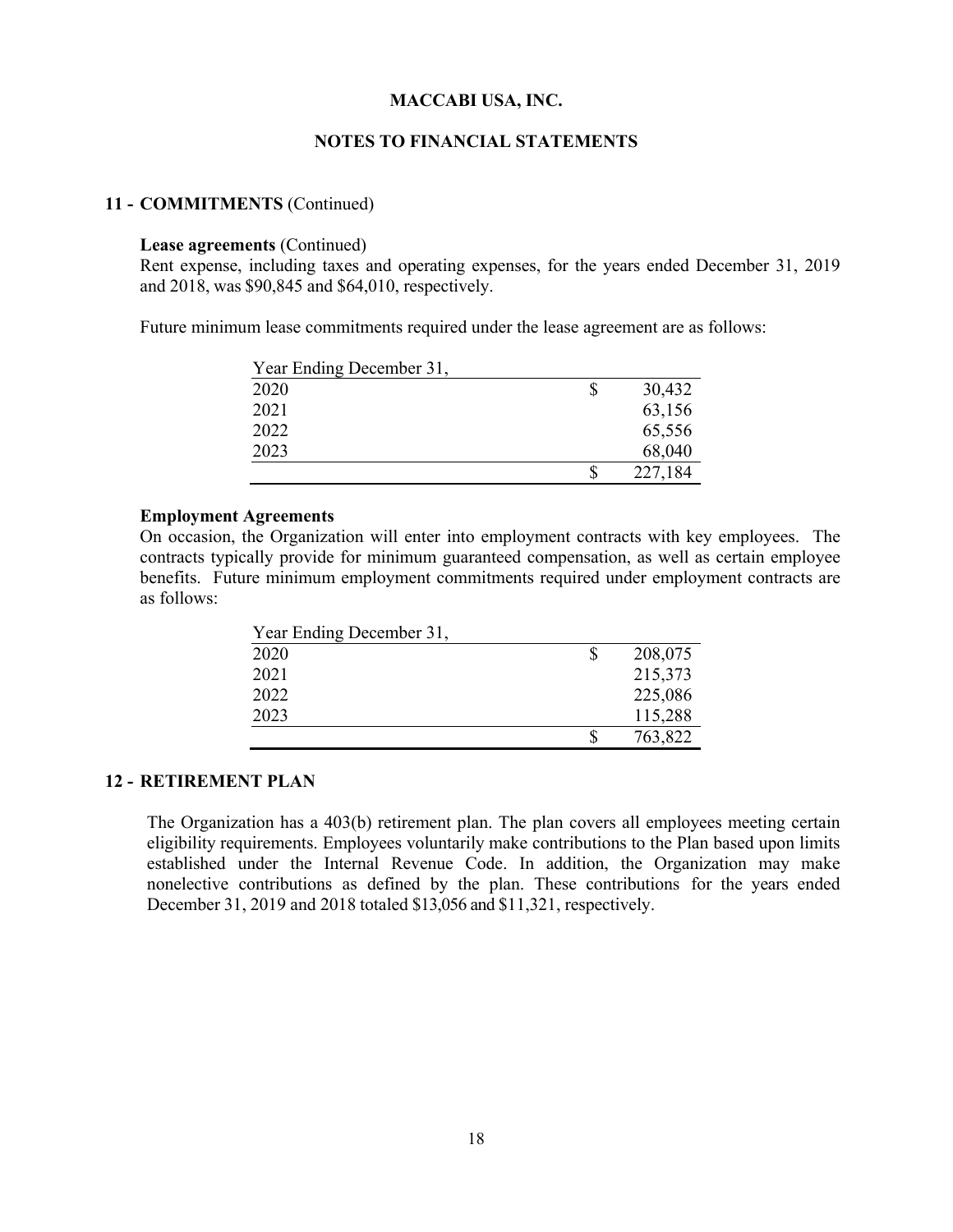# **NOTES TO FINANCIAL STATEMENTS**

# **13 - RELATED PARTY TRANSACTIONS**

The Organization has common board members with the Endowment Fund of Maccabi USA.

For the years ended December 31, 2019 and 2018, the Organization received grants and contributions from the Endowment Fund of Maccabi USA totaling approximately \$420,000 and \$469,000, respectively.

Included in due from related party as of December 31, 2019 and 2018 was \$15,105 and \$5,703, respectively, due from Endowment Fund of Maccabi USA.

In the ordinary course of business, the Organization utilizes vendors that are owned by a certain board member of the Organization, including a travel agency and office lease. During the years ended December 31, 2019 and 2018, the Organization paid these entities \$533,415 and \$542,545, respectively.

# **14 - UNCERTAIN TAX POSITIONS**

Management of the Organization considers the likelihood of changes by taxing authorities in its filed income tax returns and recognizes a liability or discloses potential significant changes that management believes are more likely than not to occur upon examination by tax authorities, including changes to the Organization's status as a not-for profit entity. Management believes that the Organization met the requirements to maintain its tax-exempt status and has no income subject to unrelated business income tax, therefore no provision for income taxes has been provided in these financial statements.

## **15 - SUBSEQUENT EVENTS**

The Organization has evaluated events and transactions for potential recognition or disclosure in the financial statements through November 20, 2020, the date on which the financial statements were available to be issued.

Maccabi USA's operations may be affected by the recent and ongoing outbreak of the coronavirus disease 2019 (COVID-19) which in March 2020, was declared a pandemic by the World Health Organization. The ultimate disruption which may be caused by the outbreak is uncertain; however it may result in a material adverse impact on the Maccabi USA's financial position, activities and net assets, and cash flows. Possible areas that may be affected include, but are not limited to, disruption to the Maccabi's contributions, program revenues, and fundraising events. As a result of the pandemic, the Maccabiah games, originally scheduled for June 2021, have been postponed to July 2022.